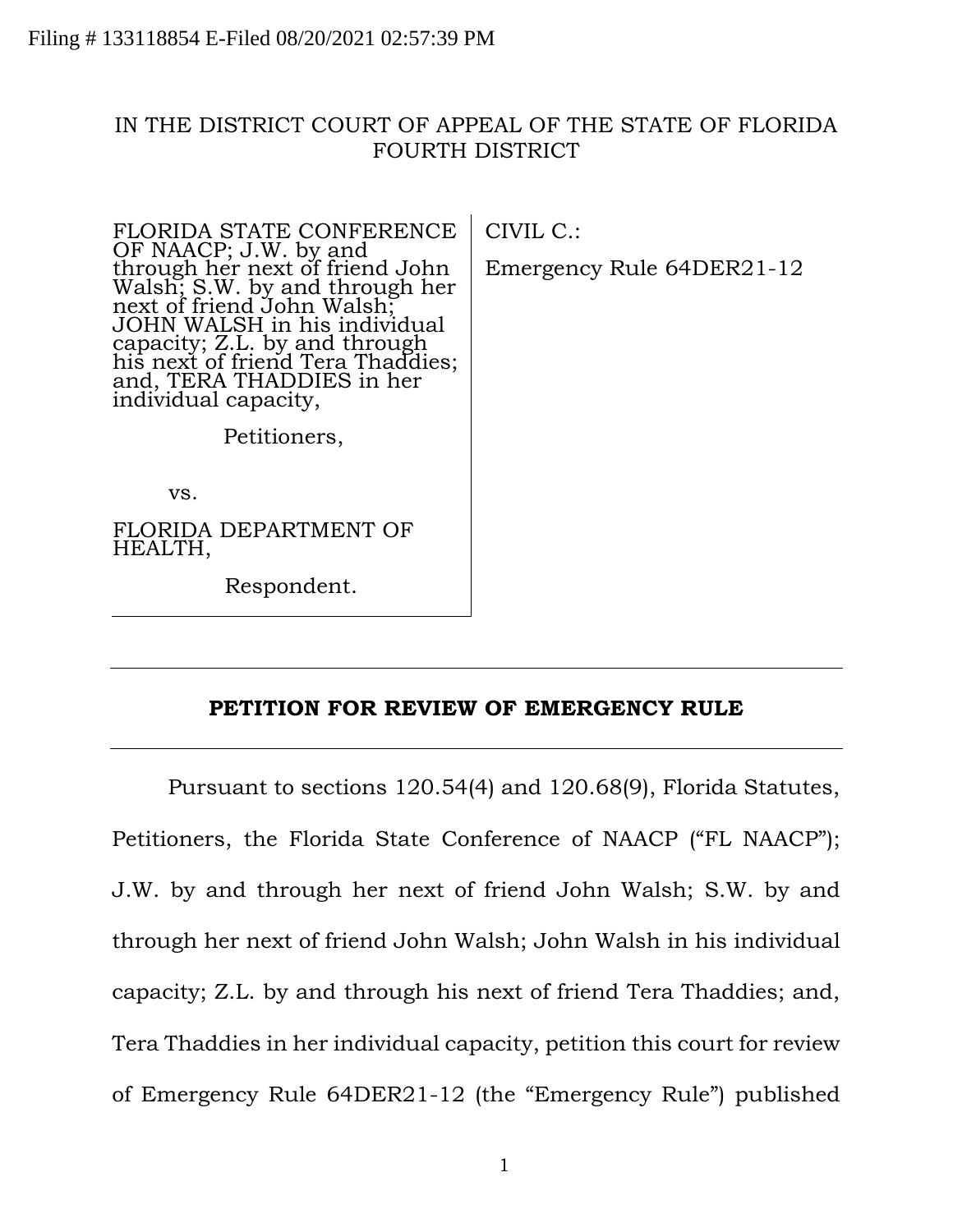by the Respondent, the Florida Department of Health ("DOH"). The Emergency Rule, among other provisions, bars local public schools from requiring students to wear face masks to control the spread of COVID-19. The Emergency Rule exceeds DOH's statutory power because requiring masks as a preventative measure does not constitute an immediate danger to the public health, safety, or welfare, and the Emergency Rule is not necessary to protect the public from such an immediate danger as required under Section 120.54(4)(a), Florida Statutes. Petitioner requests an order quashing sections (1)(d) and (6)(a)-(c) of the Emergency Rule.

#### **REASON FOR INVOKING JURISDICTION**

Under Florida's Administrative Procedure Act, a person whose substantial interests are affected by an emergency rule may challenge an emergency rule directly before a District Court of Appeal, without first proceeding before the Department of Administrative Hearings, to review the "agency's findings of immediate danger, necessity, and procedural fairness prerequisite to the adoption of an emergency rule pursuant to s. 120.54(4)." § 120.68(9), Fla. Stat.; *see also* § 120.54(4), Fla. Stat. Venue is proper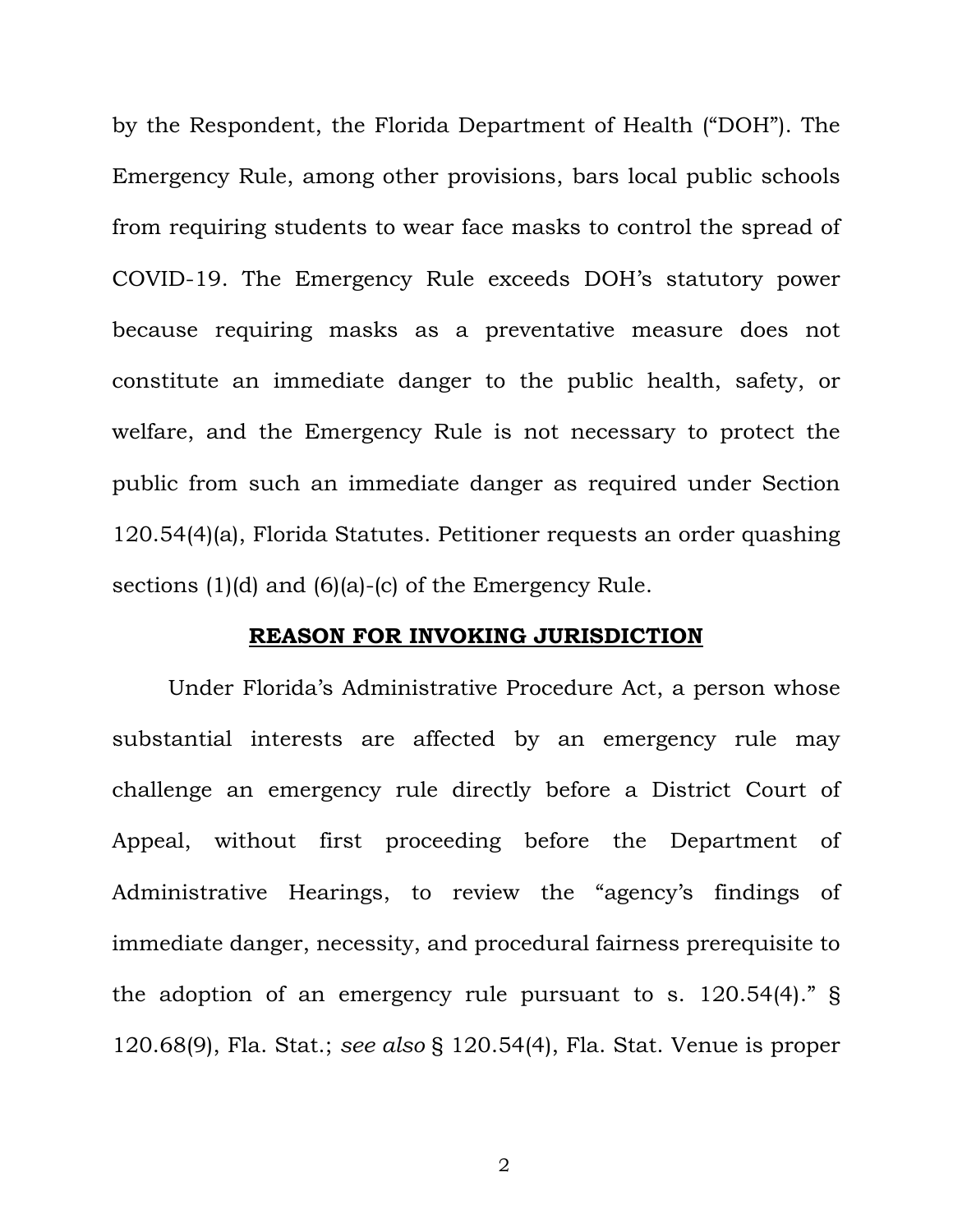in this District because Petitioners J.W., S.W., John Walsh, Z.L., and Tera Thaddies reside in it. § 120.68(2)(b), Fla. Stat.

#### **THE EMERGENCY RULE**

## **I. THE DOH EMERGENCY RULE WAS NOT NECESSARY TO RESPOND TO AN IMMEDIATE DANGER.**

On July 30, 2021, Governor Ron DeSantis issued Executive Order 21-175, *see* Appendix Tab A, at A.004, directing that DOH issue regulations "to ensure safety protocols for controlling the spread of COVID-19 in schools…" that are "… in accordance with Florida's 'Parents' Bill of Rights' and protect parents' right to make decisions regarding masking of their children in relation to COVID-19." On August 6, 2021, DOH met for just an hour and issued Emergency Rule 64DER21-12, "Protocols for Controlling COVID-19 in School Settings." *See* Appendix Tab B, at A.009.

Petitioners respectfully request that this Court quash sections  $(1)(d)$  and  $(6)(a)-(c)$  of the Emergency Rule. Section  $(1)(d)$  of the Emergency Rule bars public schools from mandating masks. It states, "Students may wear masks or facial coverings as a mitigation measure; however, the school must allow for a parent or legal guardian to opt-out the student from wearing a face covering or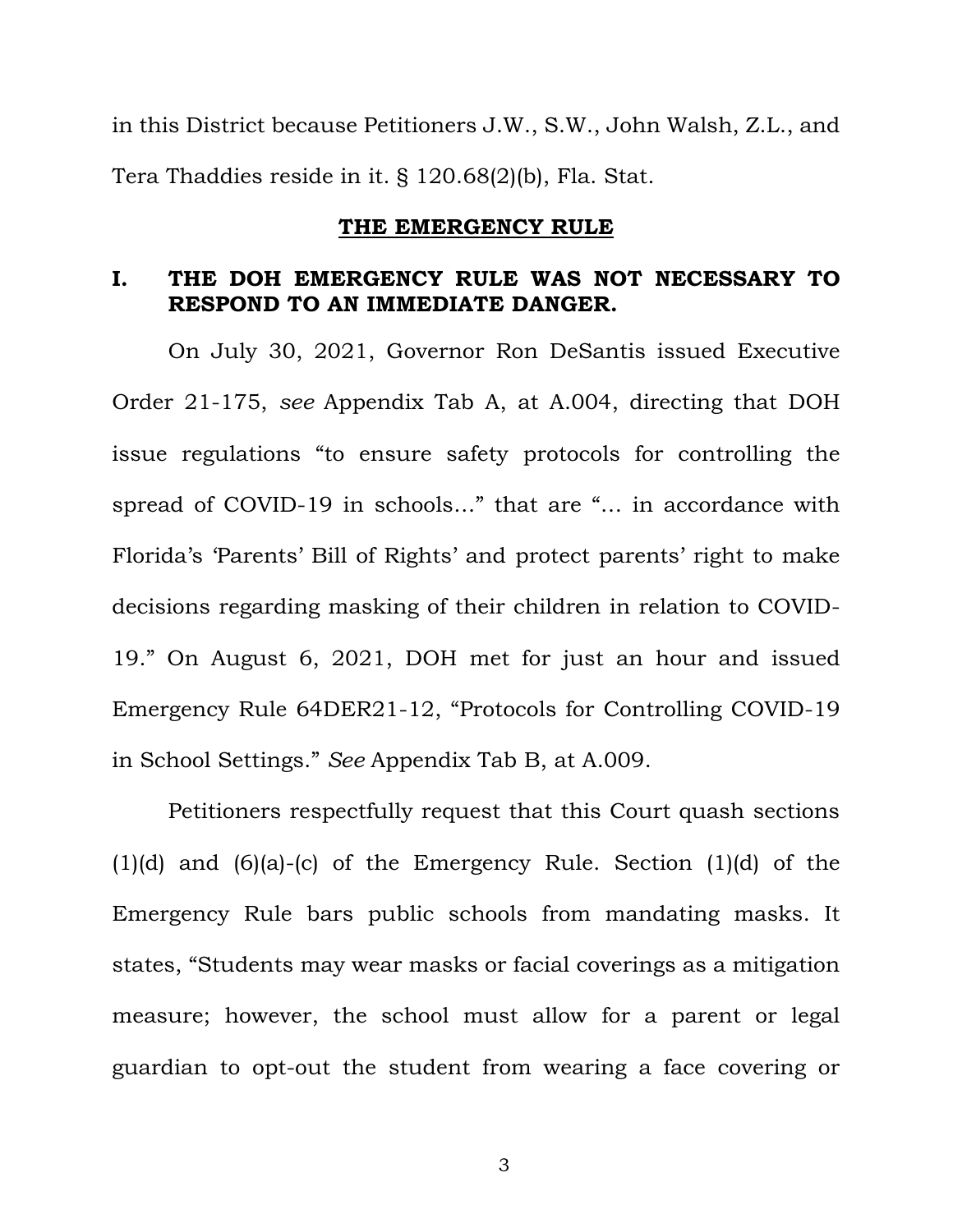mask." *See* A.011. Sections (6)(a)-(c) of the Emergency Rule purport to address "non-discrimination" and "harassment" against "students whose parents have opted them out of a mask or face covering requirement." *See* A.011.

DOH's stated justification for issuing the Emergency Rule and "for finding an immediate danger to the public health, safety, or welfare" is that "a recent increase in COVID-19 infections, largely due to the spread of the COVID-19 delta variant, coincides with the imminent start of the school year" and concludes that "it is imperative that state health and education authorities provide emergency guidance to school districts concerning the governance of COVID-19 protocols in schools." *See* A.010. It then addresses Executive Order 21-175 and incorporates it by reference. *Id*.

DOH's purported "reason for concluding that the procedure is fair under the circumstances" is that the "emergency rule is necessary in light of the recent rise in COVID-19 cases in Florida and the urgent need to provide COVID-19 guidance to school districts before the upcoming school year commences." *See* A.010. DOH also claimed "insufficient time to adopt the rule through non-emergency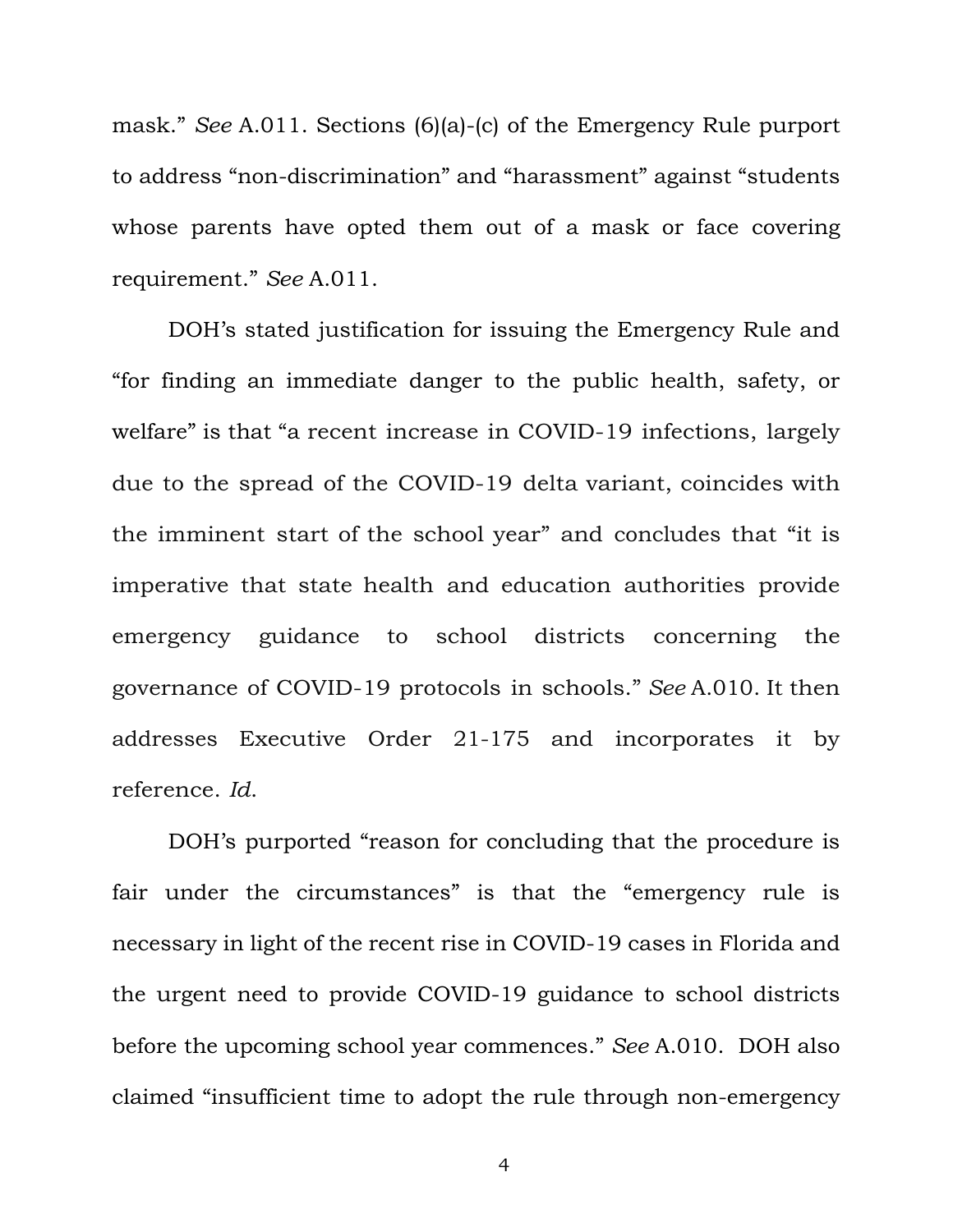process" because the Emergency Rule was not issued until August 6, 2021. *Id*.

In fact, however, the "immediate" circumstances to which the DOH claims the Emergency Rule responds have long been foreseeable. In total, from the start of the pandemic in early 2020 through August 12, 2021, Florida has logged 2,877,214 COVID-19 cases, of which 476,101 have been people under 20-years-old. 1 Indeed, Florida currently accounts for one-fifth of the nation's new COVID-19 cases.<sup>2</sup> Tragically, 40,766 Floridians have died. *Id.* While public schools initially closed in March 2020 to control the spread of the pandemic, they re-opened and, during the 2020-21 school year, provided in person instruction. The start of the 2021-22 school year follows a full year of a raging pandemic and in-person schooling.

## **II. MASK MANDATES DURING A PANDEMIC PROMOTE PUBLIC HEALTH, SAFETY AND WELFARE, NOT ENDANGER THEM.**

<sup>1</sup> Florida Department of Health, "COVID-19 Weekly Situation Report," at 7 (Aug. 13, 2021),

ww11.doh.state.fl.us/comm/\_partners/covid19\_report\_archive/covi d19-data/covid19\_data\_latest.pdf.

- <sup>2</sup> Bob Curley, "Why Florida Is the Hardest Hit State During This COVID-19 Surge," Healthline (Aug. 5, 2021),
- https://www.healthline.com/health-news/why-florida-is-thehardest-hit-state-during-this-covid-19-surge.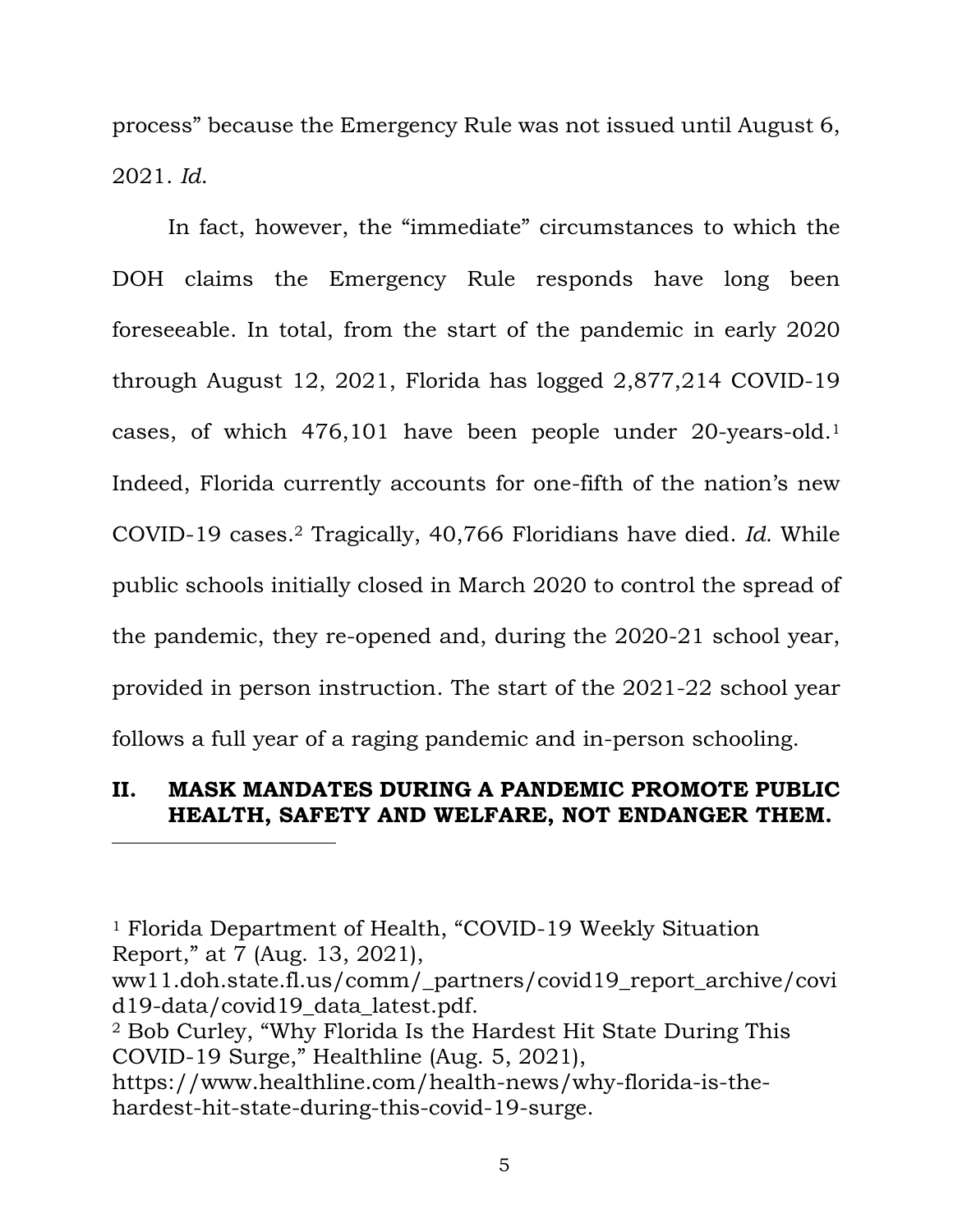According to the CDC, "[m]asks are primarily intended to reduce the emission of virus-laden droplets ("source control"), which is especially relevant for asymptomatic or presymptomatic infected wearers who feel well and may be unaware of their infectiousness to others, and who are estimated to account for more than 50% of transmissions." <sup>3</sup> The CDC has stated expressly: "Mask use should be required on school buses and other public transportation; school systems should take appropriate steps to ensure compliance with this requirement by students, staff, and others."<sup>4</sup> Primarily, "[c]loth face coverings or masks are intended to protect other people – not the wearer – by helping to keep the wearer's respiratory droplets from

<sup>3</sup> Centers for Disease Control and Prevention, "Science Brief: Community Use of Cloth Masks to Control the Spread of SARS-CoV-2," (May 7, 2021), https://www.cdc.gov/coronavirus/2019-

ncov/science/science-briefs/masking-science-sars-

cov2.html?CDC\_AA\_refVal=https%3A%2F%2Fwww.cdc.gov%2Fcoro navirus%2F2019-ncov%2Fmore%2Fmasking-science-sarscov2.html.

<sup>4</sup> Centers for Disease Control and Prevention, "Operational Strategy for K-12 Schools through Phased Prevention," (May 15, 2021), https://www.cdc.gov/coronavirus/2019-ncov/community/schoolschildcare/operation-strategy.html.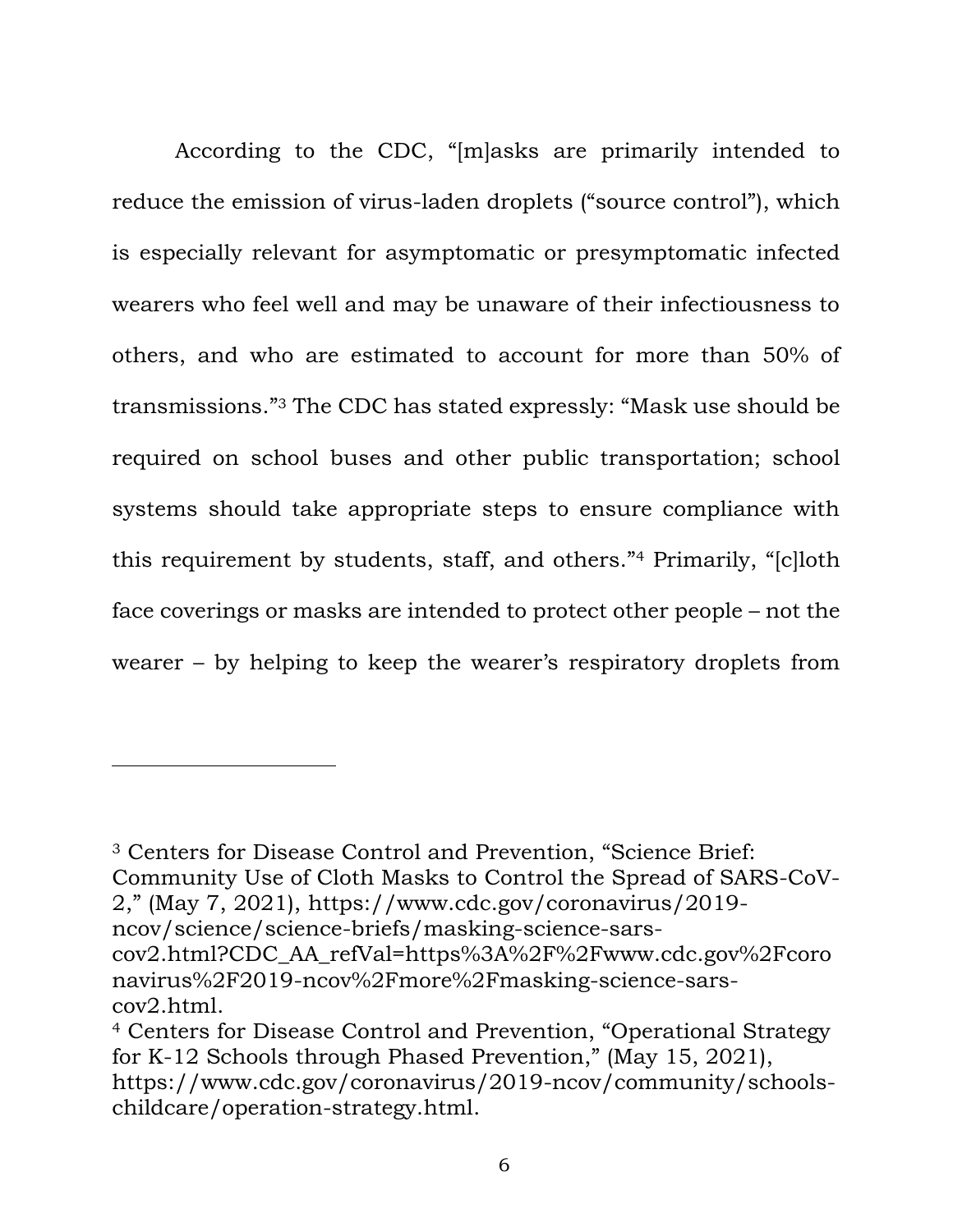reaching others."<sup>5</sup> Thus, a decision not to wear a mask has the primary risk of directly putting others at risk.

In addition, masks "help reduce inhalation of these droplets by the wearer ("filtration for wearer protection")." <sup>6</sup> But it is the combination of these two that is most effective: "The community benefit of masking for SARS-CoV-2 control is due to the combination of these effects; individual prevention benefit increases with increasing numbers of people using masks consistently and correctly." As this Court has put it, "requiring individuals to cover their nose and mouth while out in public is intended to prevent the transmission from the wearer of the facial covering to others (with a secondary benefit being protection of the mask wearer)." *Machovec v. Palm Beach Cty.*, 310 So. 3d 941, 946 (Fla. 4th DCA 2021). That is, mask wearing is primarily for the protection of others and the *promotion of* public health, safety, and welfare.

<sup>5</sup> Centers for Disease Control and Prevention, "COVID-19 Employer Information for Bus Transit Operators," https://www.cdc.gov/coronavirus/2019 ncov/community/organizations/bus-transit-operator.html. <sup>6</sup> *Id.*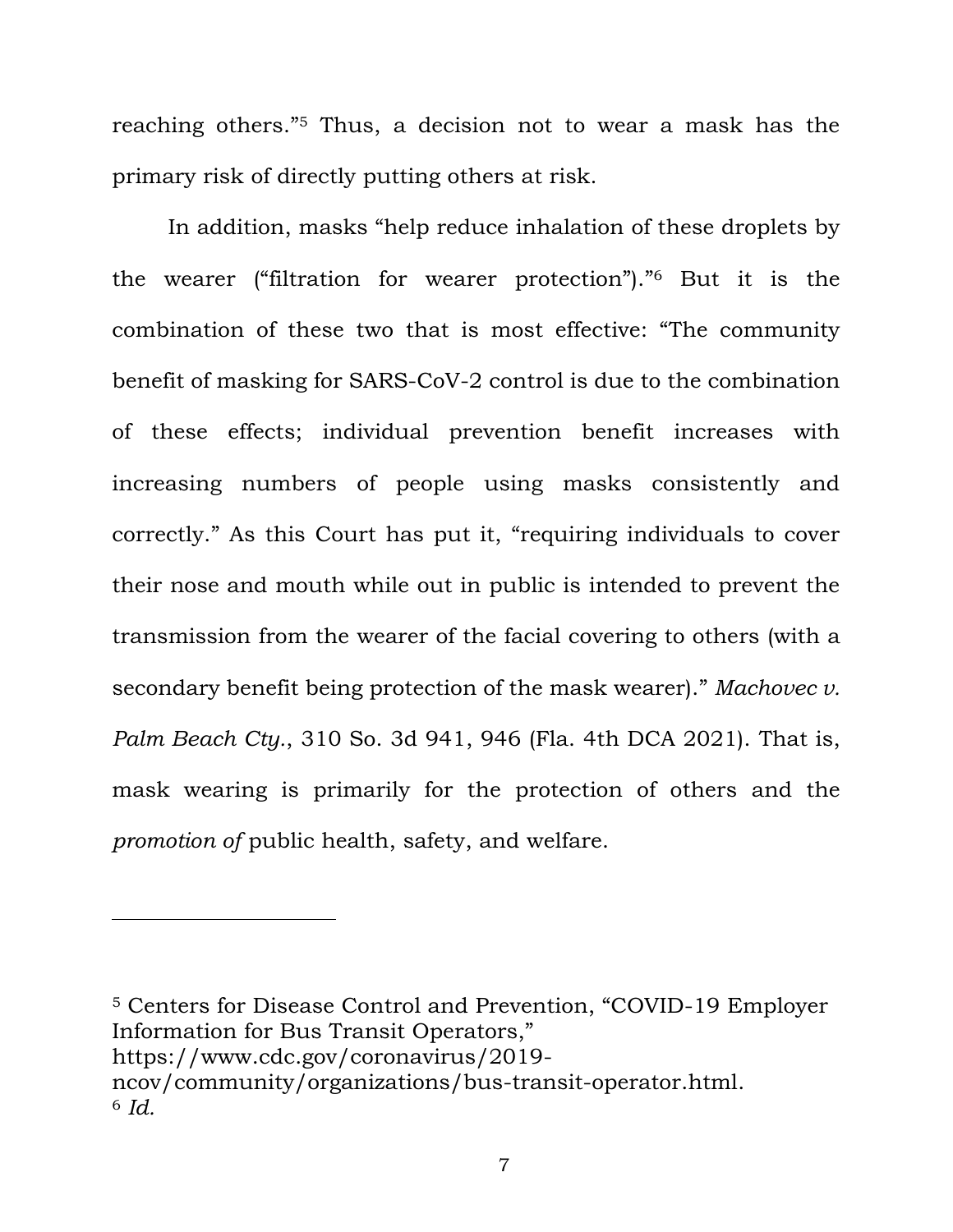Experience and research have shown that, with proper precautions, schools were able to reopen without significantly accelerating the rate of community spread.<sup>7</sup> Some school districts required masks, while others did not. Districts that did not require masks had higher rates of community spread of COVID associated with school reopening than those that did.<sup>8</sup> Notably, schools requiring masks were in compliance with the June 2020 DOH Advisory recommending that "[a]ll individuals in Florida should wear masks in any setting where social distancing is not possible."<sup>9</sup>

Governor DeSantis also took steps as early as the summer of 2020 to ensure that schools would be providing in-person instruction

<sup>7</sup> Centers for Disease Control and Prevention, "Guidance for COVID-19 Prevention in K-12 Schools," (Aug. 5, 2021),

https://www.cdc.gov/coronavirus/2019-ncov/community/schoolschildcare/k-12-guidance.html.

<sup>8</sup> Timothy Doyle, et. all, "COVID-19 in Primary and Secondary School Settings During the First Semester of School Reopening — Florida, August–December 2020," Centers for Disease Control and Prevention, Morbidity and Mortality Weekly Report (March 22, 2021),

https://www.cdc.gov/mmwr/volumes/70/wr/mm7012e2.htm. <sup>9</sup> Florida Department of Health, "Public Health Advisory," (June 24, 2020), http://www.floridahealth.gov/newsroom/2020/06/062020- 1640-covid19.pr.html.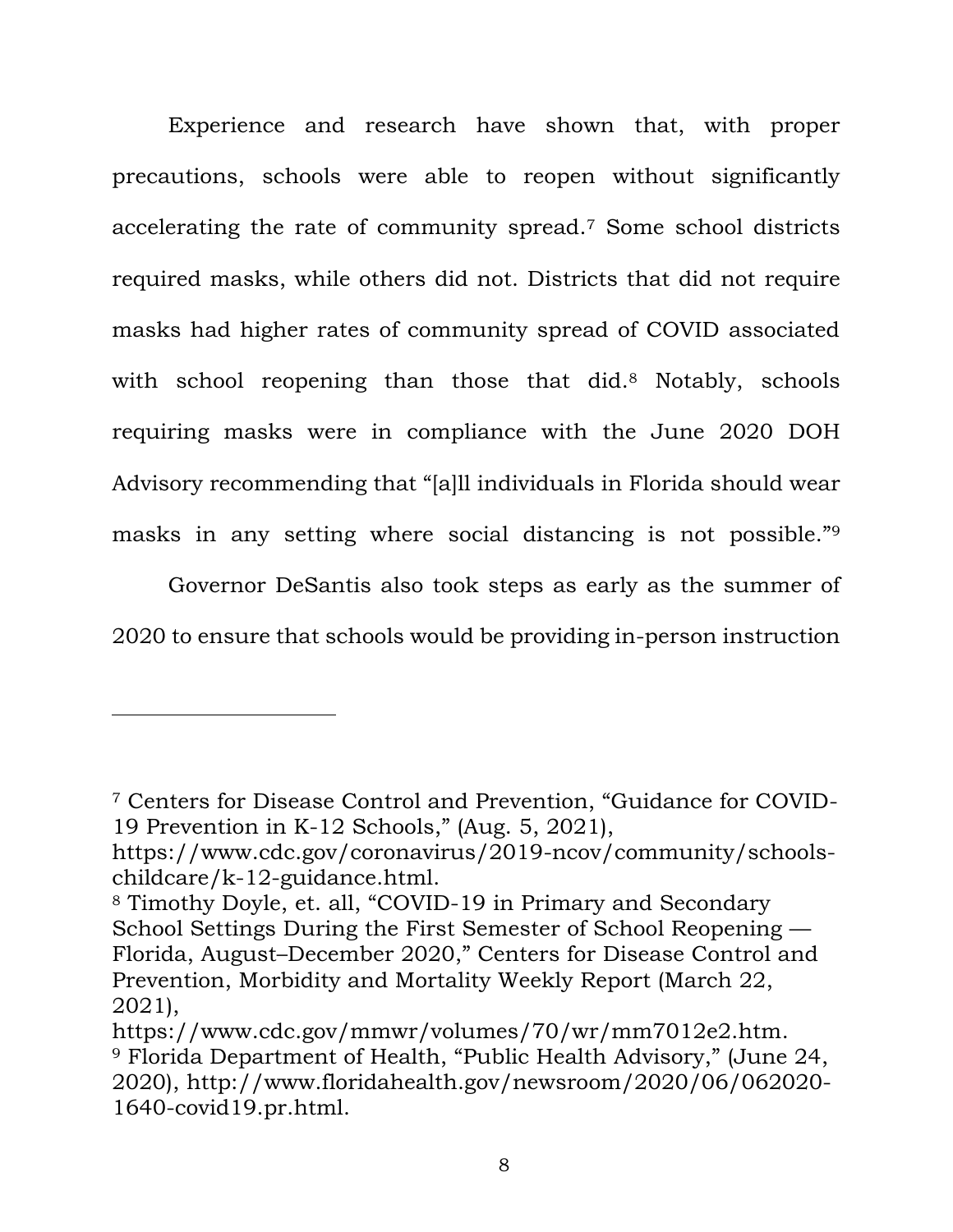later that year and in the 2020-21 school year. Indeed, in this school year, many schools are no longer able to provide the synchronous remote instruction that was authorized last school year by a nowexpired emergency order. <sup>10</sup> As such, there was no indication that Districts intended to rescind their COVID-19 safety precautions in the 2021-22 school year, especially in light of surging COVID-19 rates, the Delta variant, increased numbers of students on campus and because children under 12 years old remain ineligible for COVID-19 vaccines.

The SARS-CoV-2 Delta variant is now the predominant form of the virus in the United States.<sup>11</sup> It is more than two times as infectious as the original COVID-19 strain and there is reason to believe it causes more severe illness in unvaccinated people.<sup>12</sup> Most

https://www.cdc.gov/coronavirus/2019-ncov/variants/deltavariant.html.

<sup>10</sup> State of Florida Department of Education Emergency Order No. 2020-EO-66 (July 6, 2020),

https://www.fldoe.org/core/fileparse.php/19861/urlt/DOE-2020- EO-06.pdf.

<sup>11</sup> Centers for Disease Control and Prevention, "Delta Variant: What We Know About the Science," (Aug. 6, 2021),

<sup>12</sup> *Id.*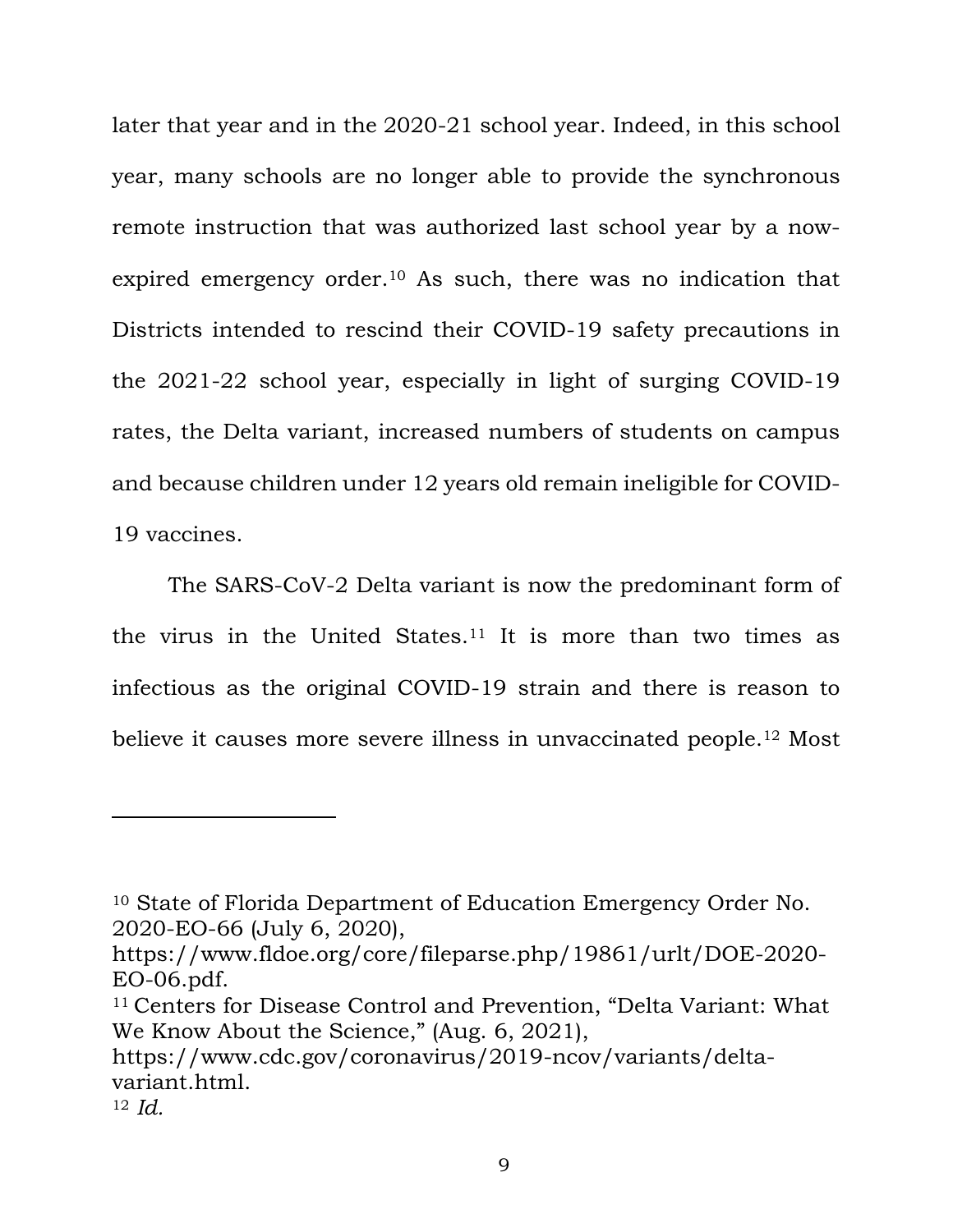children presently cannot be vaccinated for COVID-19 and pediatric intensive care beds are filling up across areas most impacted by the variant, with pediatric ICU beds hitting 100 percent capacity in some locations. 13

### **STANDING**

Petitioner FL NAACP is the state affiliate of the national NAACP, the nation's oldest and largest civil rights organization. FL NAACP is a membership organization dedicated to securing political, educational, social, and economic equality rights in order to eliminate race-based discrimination and its adverse effects and to ensure the health and well-being of all persons. As part of this mission, FL NAACP is committed to eliminating discrimination on the basis of race in healthcare and public education. FL NAACP has standing to bring this action on behalf of its individual members in families with children attending public schools in Florida. Protecting and enhancing public schools, which are attended disproportionately by

<sup>13</sup> Adriana Gómez Licón, "Florida's COVID-19 deaths rise as it leads in hospital rates," Associated Press (Aug. 13,2021), https://apnews.com/article/health-florida-coronavirus-pandemic-99078a3511ff7bf6a84d4f547608fe30.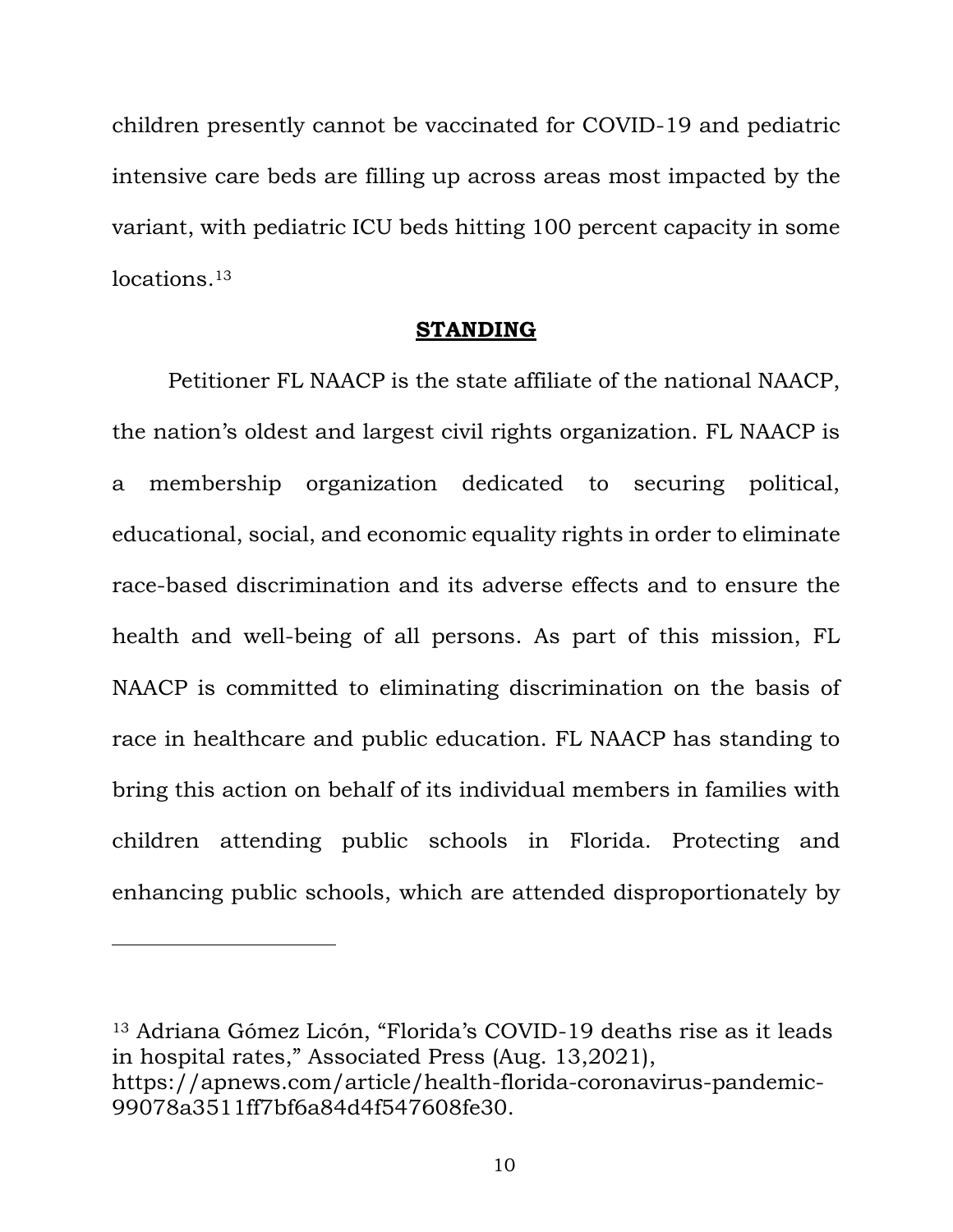children of color, is one of the FL NAACP's core missions. It also has advocated to protect communities of color, who have suffered disproportionately from the ravages of COVID-19, through comprehensive public health policies.

Petitioner FL NAACP, has standing where "a substantial number of its members, although not necessarily a majority, are 'substantially affected' by the challenged rule … [T]he subject matter of the rule must be within the association's general scope of interest and activity, and the relief requested must be of the type appropriate for a trade association to receive on behalf of its members*.*" *NAACP, Inc. v. Fla. Bd. of Regents*, 863 So. 2d 294, 298 (Fla. 2003) (quoting *Florida Home Builders Ass'n v. Department of Labor & Employment Security*, 412 So.2d 351, 353-54 (Fla.1982)). Here, a substantial number of the FL NAACP's members are families with children, a core part of the NAACP's mission is protecting the rights of children in public schools and eliminating the adverse effects of racediscrimination in healthcare and public education, and vacatur of an Emergency Rule is a remedy of the kind appropriate for an association to receive. According to the CDC, "COVID-19 has unequally affected many racial and ethnic minority groups, putting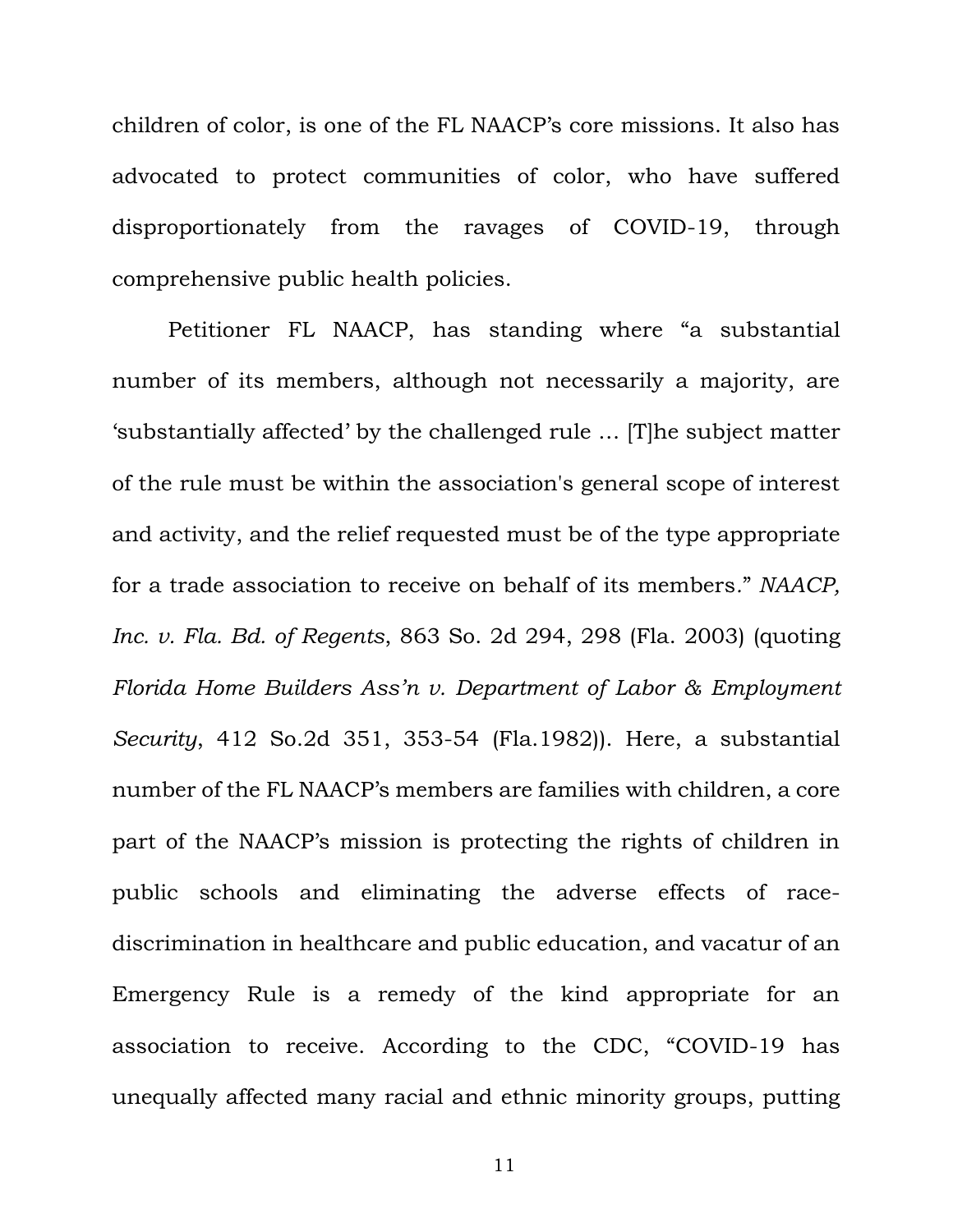them more at risk of getting sick and dying from COVID-19."<sup>14</sup> This trend has been observed in Florida as well.<sup>15</sup> And the FL NAACP has consistently fought to protect communities of color from this disproportionate impact of COVID.<sup>16</sup>

The Petitioners that are individual children attend Palm Beach County schools. Until August 19, 2021, the Palm Beach School Board complied with the DOH order and allowed children to attend school unmasked with parental consent. While its school board has now changed course and voted<sup>17</sup> to require masks for all students except

<sup>14</sup> Centers for Disease Control and Prevention, "Health Equity Considerations and Racial and Ethnic Minority Groups," (Apr. 19, 2021), https://www.cdc.gov/coronavirus/2019-

ncov/community/health-equity/race-ethnicity.html.

<sup>15</sup> Shenae Samuels-Staple, "The State of COVID-19 in Florida and South Florida: An Early Look at Disparities in Outcomes," Florida Health Justice Project (May 2020),

https://www.floridahealthjustice.org/the-state-of-covid-19-inflorida-and-south-florida.html.

<sup>16</sup> NAACP FL et. all., "Re: Recommendations for Conducting a Safe General Election During the COVID-19 Pandemic," Letter (Sept. 3, 2020), https://www.naacpldf.org/wp-content/uploads/2020.09.03- Recommendations-for-Conducting-a-Safe-Election.pdf.

<sup>17</sup> Andrew Marra, "Palm Beach County schools cancel mask opt-out for students, defying Gov. DeSantis," (Aug. 18, 2021),

https://www.palmbeachpost.com/story/news/education/2021/08 /18/palm-beach-county-public-schools-cancel-mask-opt-outstudents/8190024002/.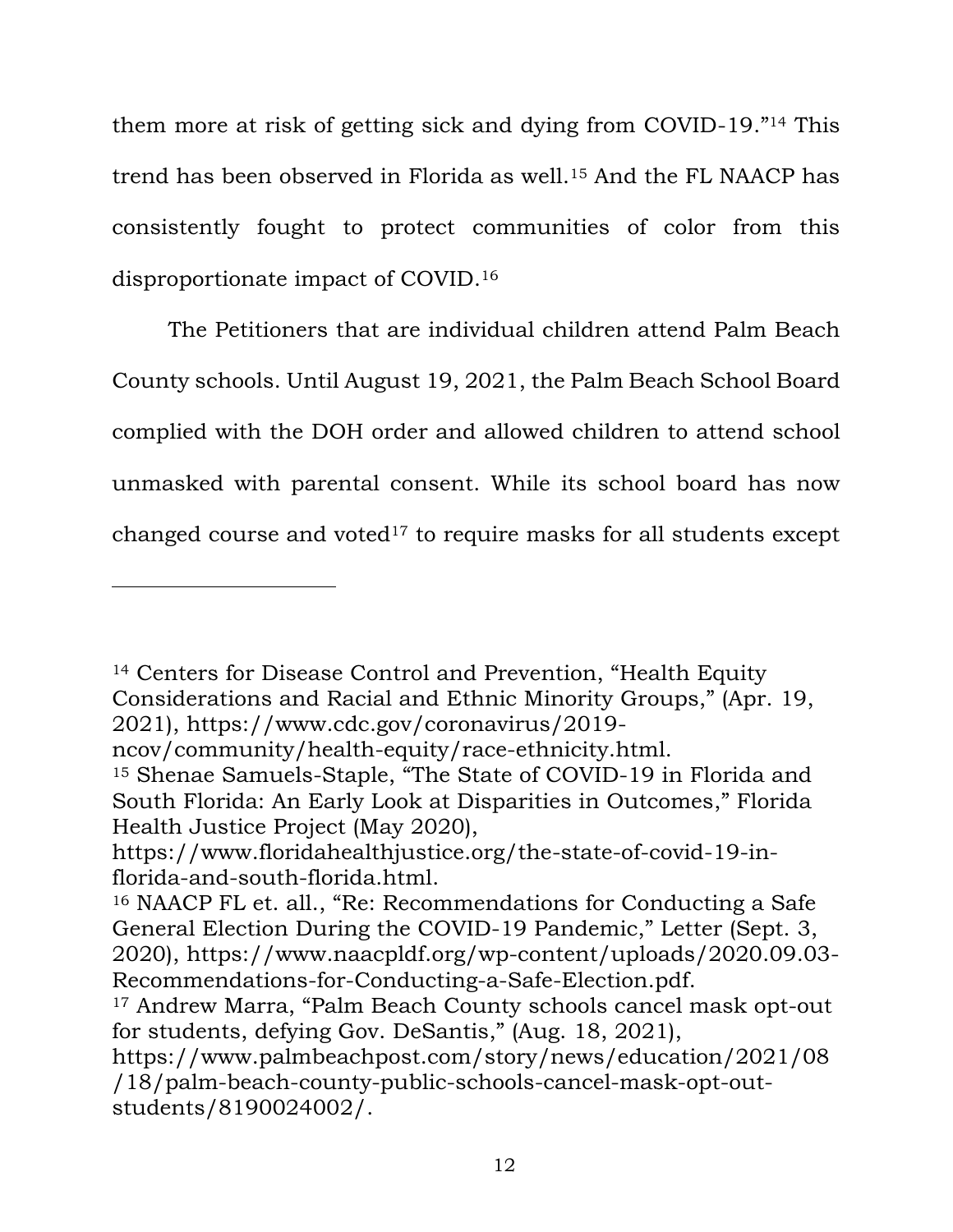those with medical reasons that prevent them from wearing masks, there is a reasonable probability that, if the rule remains in effect, the district will be compelled to comply with it. Governor DeSantis has described the school board as "violating the law" and warned of "consequences" for the Board's actions.<sup>18</sup> The State Board of Education is investigating other school districts that have taken the same position, threatening financial sanctions and even the removal from office of school board members who vote for mask mandates.<sup>19</sup>

While masks were not required, in the first five days of school 1,412 students were ordered to quarantine at home because they had been in close proximity to someone diagnosed with COVID-19.<sup>20</sup> Dr.

<sup>18</sup> Sooji Nam, "'Disappointing': Governor's office responds to Palm Beach County School Board's mandatory mask mandate," wpbf.com (Aug. 19, 2021), https://www.wpbf.com/article/florida-governordesantis-palm-beach-county-school-mask-mandate/37347679. <sup>19</sup> Andrew Atterbury, "Florida threatens to remove school officials

who disobey DeSantis," Politico (Aug. 17, 2021),

https://www.politico.com/states/florida/story/2021/08/17/florida -threatens-to-remove-school-officials-who-disobey-desantis-1390160.

<sup>20</sup> Sonja Isger, "As PBC COVID cases rise, county's top health official says spread not in classrooms — yet," Palm Beach Post (Aug. 16, 2021),

https://www.palmbeachpost.com/story/news/education/2021/08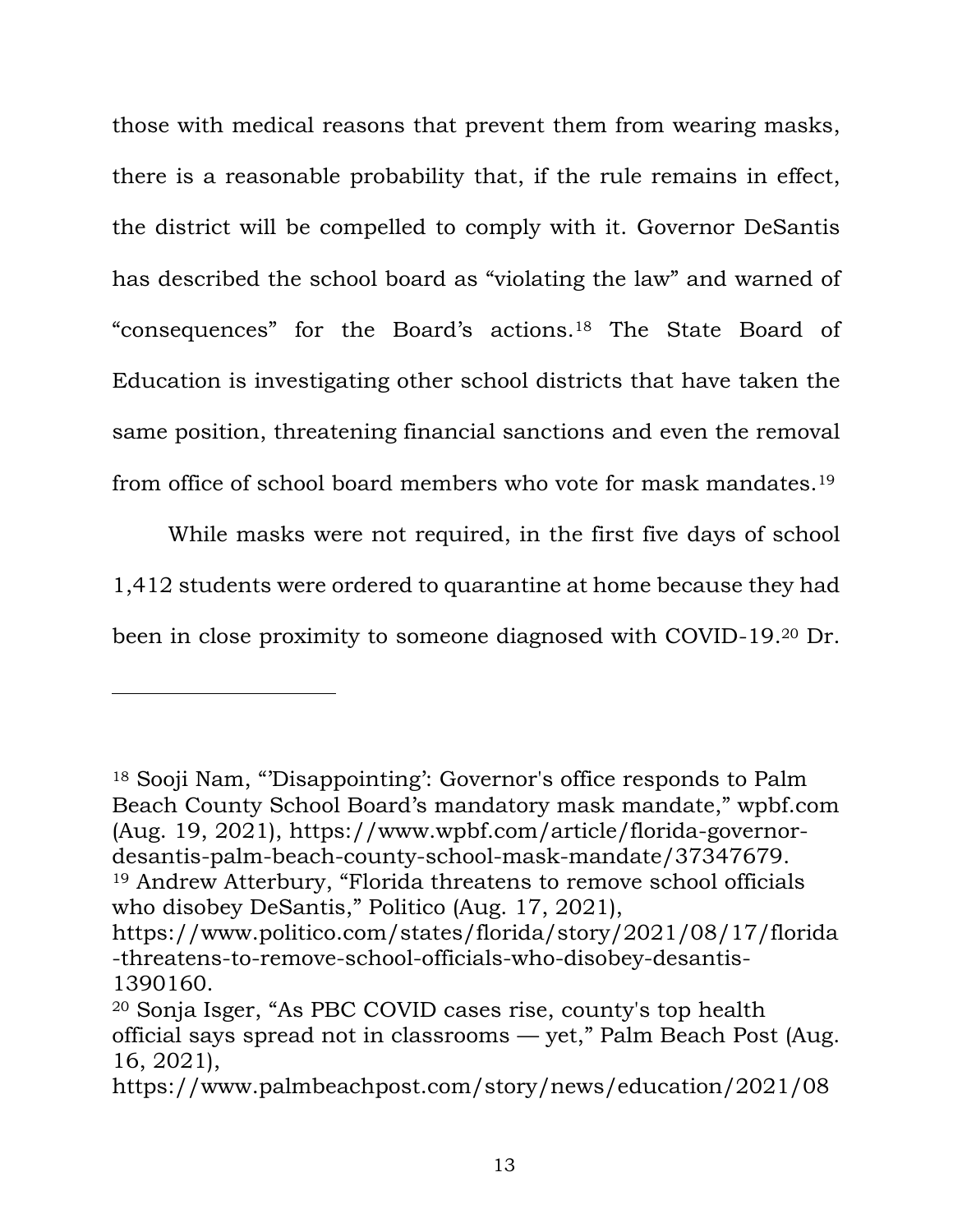Alina Alonso, Palm Beach County's top health official, has warned that the risk of in-school transmissions could drastically increase due to "unvaccinated children, fuller classrooms, and wiggle room in the mandate to wear masks."<sup>21</sup> As of August 18, 2021, the number of students in quarantine skyrocketed to about 3,000, and more than 11,000 students, or 6.6% of the school district's students, had already opted out of wearing masks.<sup>22</sup> The sheer number of people who attended school unmasked and who were exposed to unmasked people while the Emergency Rule was followed significantly increased the level of danger for the individual child Petitioners.

Petitioner John Walsh is J.W.'s father and guardian. He brings this suit as next of friend to J.W. and S.W. and on his own behalf. Petitioner J.W. is a nine-year-old student enrolled in the School District of Palm Beach County. She is a student with disabilities and

<sup>/16/</sup>palm-beach-county-covid-cases-rise-top-health-official-saysspread-not-classrooms-yet/8128061002/ 21  $Id$ 

<sup>22</sup> Luli Ortiz, "'We'll never comply:' Tensions rise during Palm Beach County School Board Meeting," CBS12 News (Aug. 18, 2021), https://cbs12.com/news/local/well-never-comply-tensions-riseduring-palm-beach-county-school-board-meeting.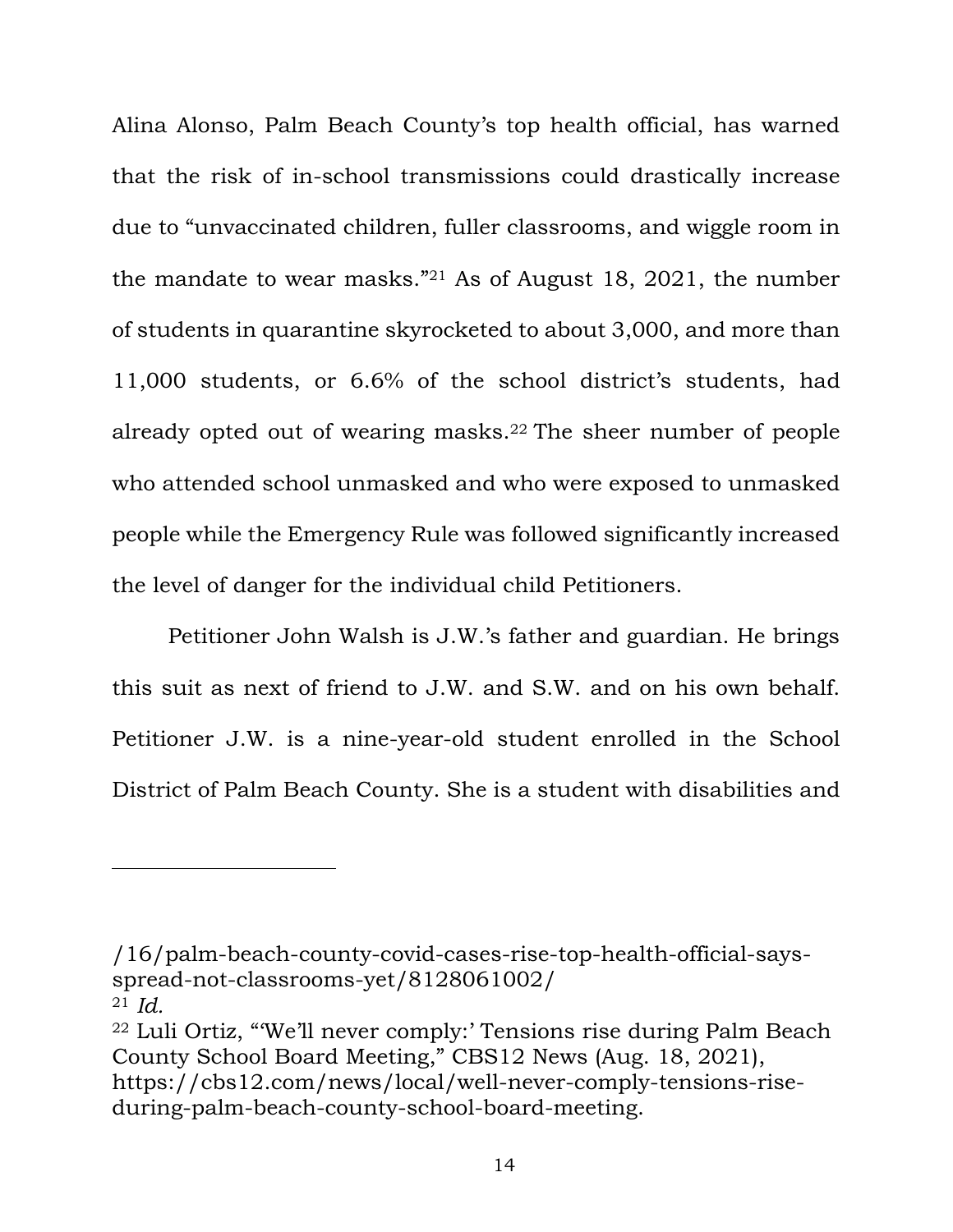qualifies for Exceptional Student Education ("ESE") under the exceptionalities of language impairment, occupational therapy, speech impairment, and other health impairment. J.W. is a child with Down syndrome and is under the care of multiple physicians: her pediatrician, cardiologist, hematologist, endocrinologist, ENT, and neurologist. According to J.W.'s pediatrician, due to J.W.'s "high risk medical condition, she cannot be in a situation with other unvaccinated and unmasked persons, because contracting COVID would be potentially deadly to her." The pandemic comes on the heels of J.W. recovering from double pneumonia in late 2019, where she was hospitalized in the PICU for twelve days and barely managed to avoid being put on a ventilator. Throughout the pandemic in the 2020-21 school year, J.W. attended synchronous remote classes and received speech therapy, language therapy, and occupational therapy on Zoom. In the 2021-22 school year that just started, J.W. is unable to return to school because of her complex medical conditions and the steady rise of COVID-19 cases in Palm Beach County, <sup>23</sup> yet she

<sup>23</sup> *See* n. 20, above.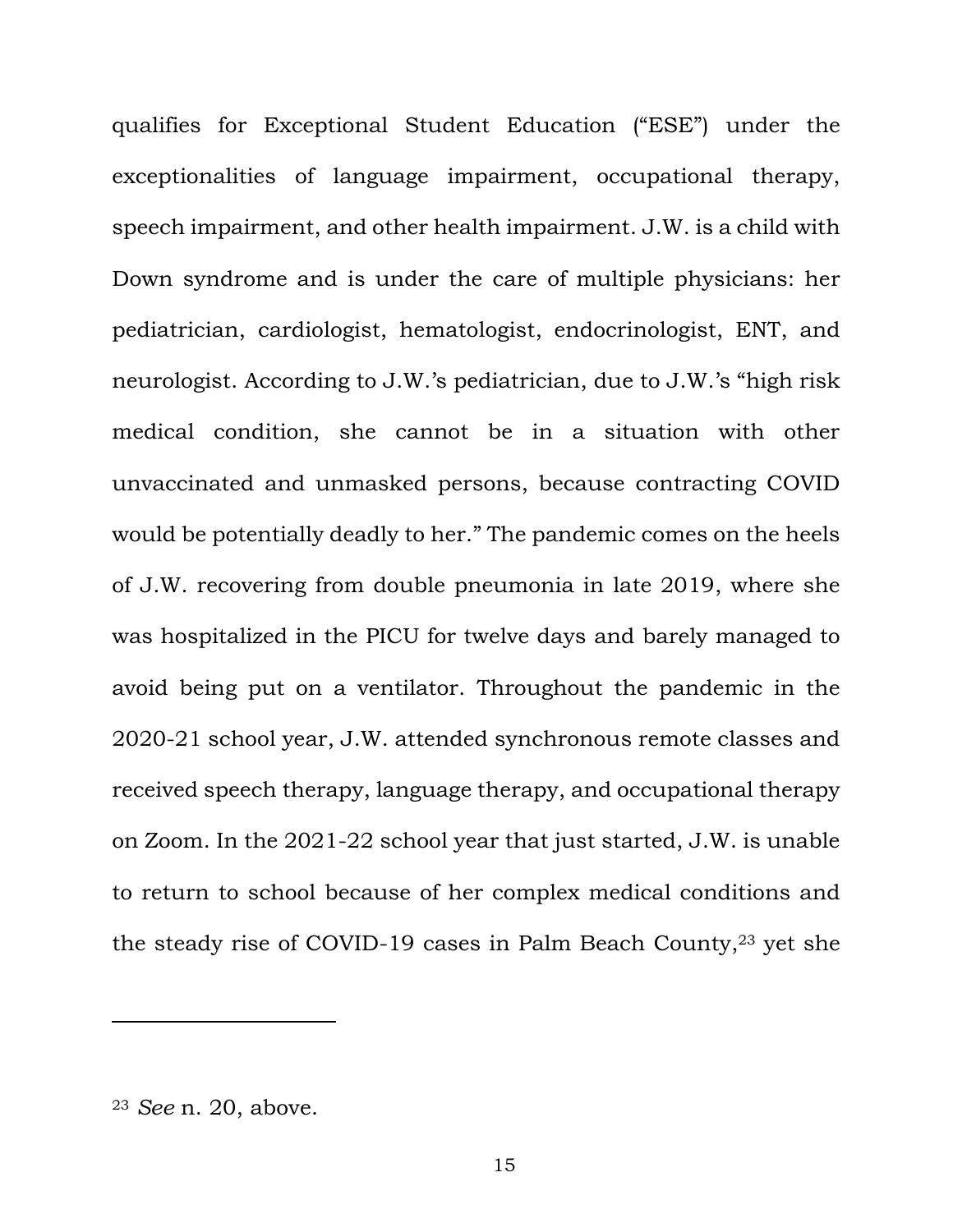is unable to participate in synchronous remote learning because it is no longer available.

Petitioner John Walsh's older daughter and J.W.'s sister, Petitioner S.W., is 17 years old and enrolled in the School District of Palm Beach County. For the 2021-22 school year, S.W. is attending high school, in-person, where she wears her mask. Even though S.W. diligently wears her mask and is fully vaccinated, there are times where she removes it to have lunch and to drink water. S.W. is also concerned about the number of students who did not wear masks while the Emergency Rule was being followed. Due to the number of students in her school, it is impossible to practice proper social distancing. While S.W. does not have complex medical complications, if S.W. contracts COVID-19 and infects her little sister, Petitioner J.W., it could be deadly. Petitioner John Walsh also has an interest in his right to make health and education decisions for his children, including the decision to send his children to free and safe public schools as guaranteed by the Florida Constitution, which has been infringed upon by the Emergency Rule.

Petitioner Tera Thaddies is Z.L.'s mother and guardian. She brings this suit as next of friend to Z.L., her son, and on her own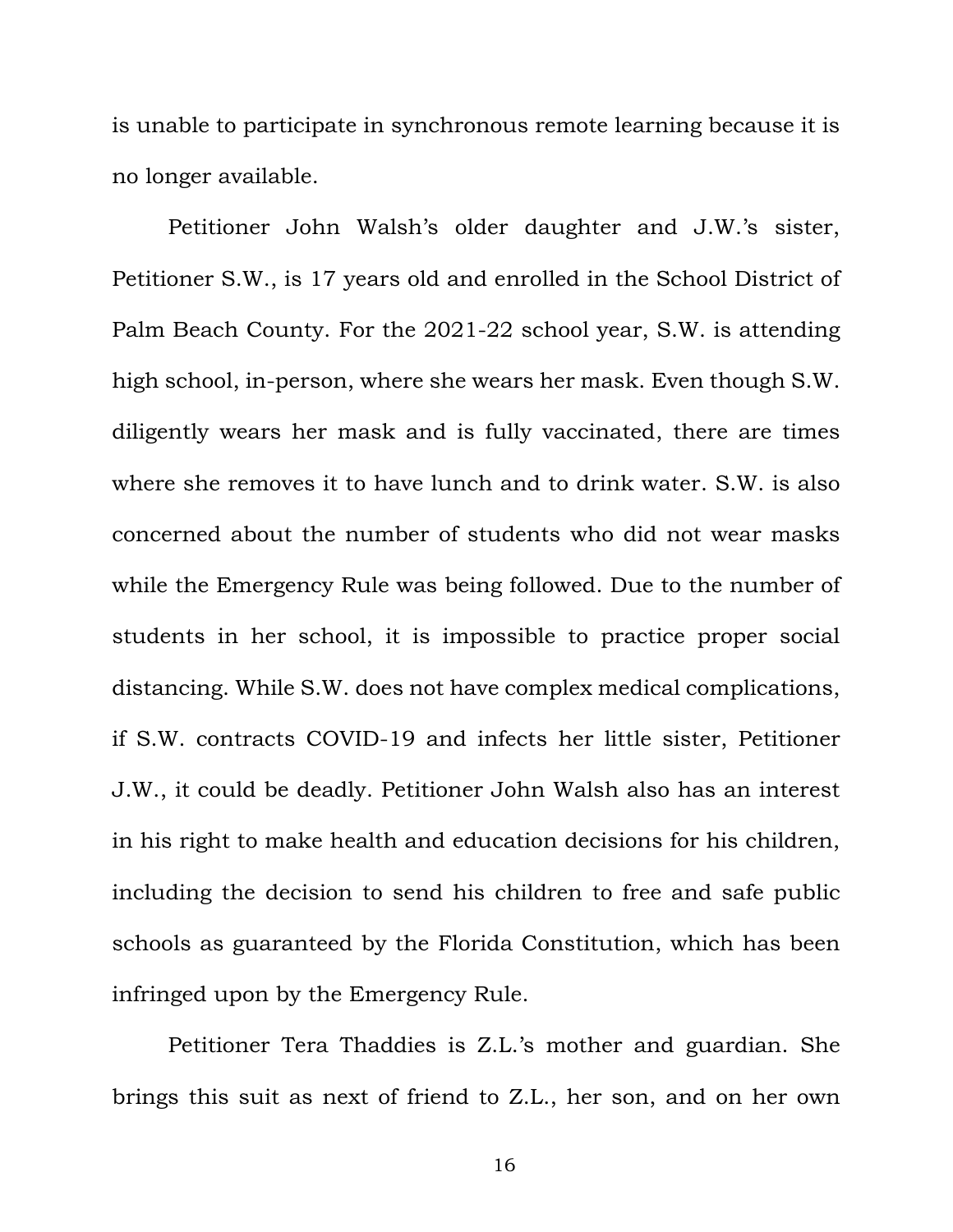behalf. Petitioner Z.L. is 11 years old and enrolled in the School District of Palm Beach County. He has been home from school since August 12, 2021, due to the increased number of students who have returned to school without masks, the sharp rise in COVID-19 cases across the state, and the need to keep their family safe. Z.L. was diagnosed with autism when he was four years old, and is in an ASD cluster program at school where he receives various support services. Last year, that included behavioral support for children with autism to ensure proper mask wearing. That is not happening this year. If Z.L. were to contract COVID-19, not only would it be of great concern for his health and safety, but also for Petitioner Tera Thaddies' health. In the past year, Petitioner Tera Thaddies lost her partner of 20 years, and Z.L.'s father, to COVID-19 complications. She was also diagnosed with lupus and rheumatoid arthritis, which is an autoimmune and inflammatory disease, both of which she is struggling to manage. While Petitioner Tera Thaddies is vaccinated, it is unclear how effective the vaccine would be if she were to contract COVID-19 due to her underlying health conditions. She is the sole caregiver and parent for Z.L. and cannot afford to risk even more serious health conditions or death from contracting COVID-19.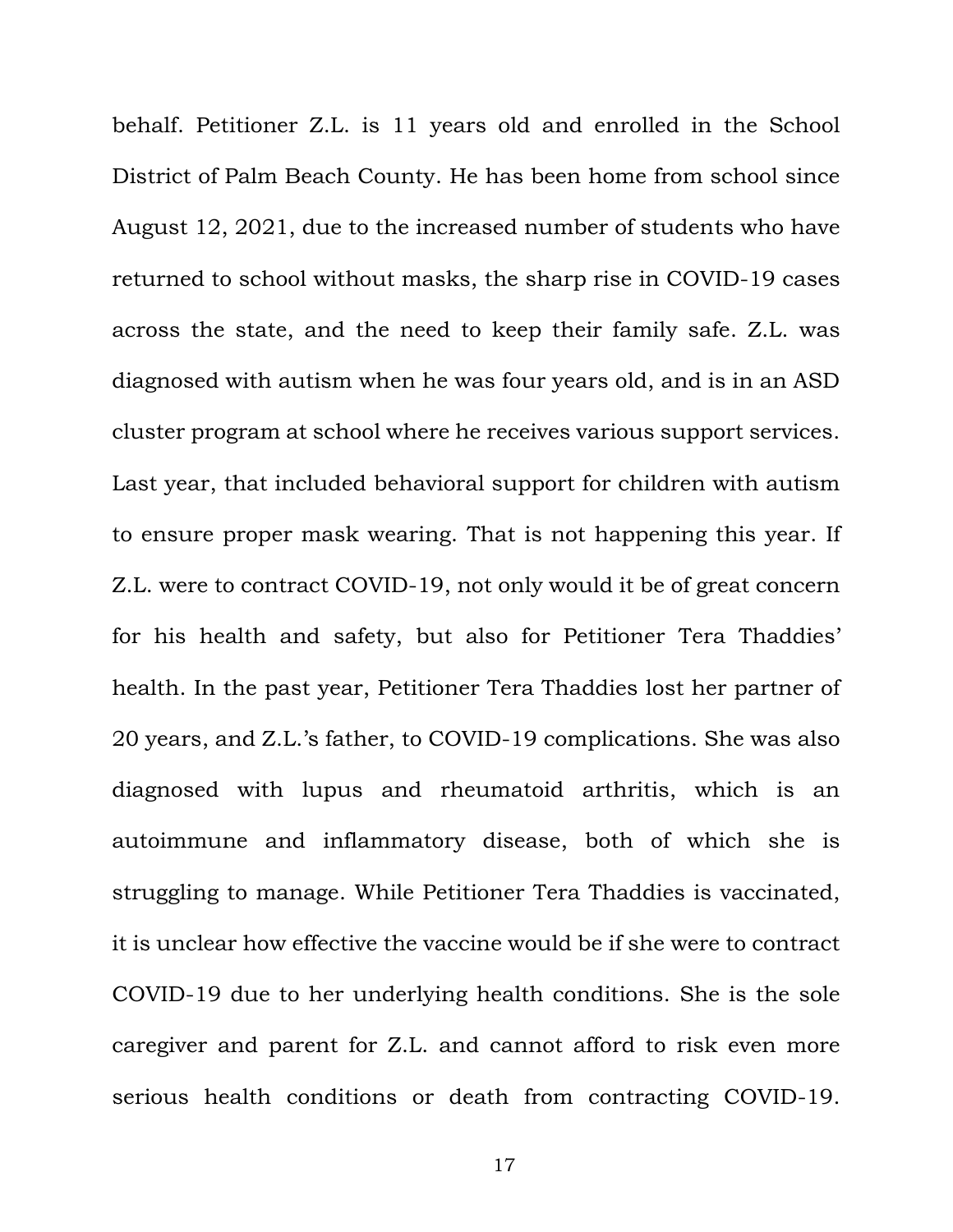Petitioner Tera Thaddies has an interest in her right to make health and education decisions for her son, including the decision to send Z.L. to a free and safe public school as guaranteed by the Florida Constitution, which has been infringed upon by the Emergency Rule.

Petitioners John Walsh, J.W., S.W., Tera Thaddies, and Z.L. all have standing under Florida's Administrative Procedure Act because each of them is a "party who is adversely affected by final agency action is entitled to judicial review." § 120.68(1)(a), Fla. Stat. "In order to meet the substantially affected test ..., the petitioner must establish: (1) a real and sufficiently immediate injury in fact; and (2) that the alleged interest is arguably within the zone of interest to be protected or regulated." *Lanoue v. Fla. Dep't of L. Enf't*, 751 So. 2d 94, 96 (Fla. 1st DCA 1999) (quoting *Ward v. Board of Trustees of the Internal Improvement Trust Fund,* 651 So.2d 1236, 1237 (Fla. 4th DCA 1995)). Here, the Emergency Rule gives Petitioners J.W., S.W., and Z.L., a "choice" between being held out of school without services or a quality education and going to school and risking COVID-19 infection to themselves and their families. Either way, the fact that J.W.'s older sister, S.W., has attended public school where masks have not been mandatory or enforced continues to expose them and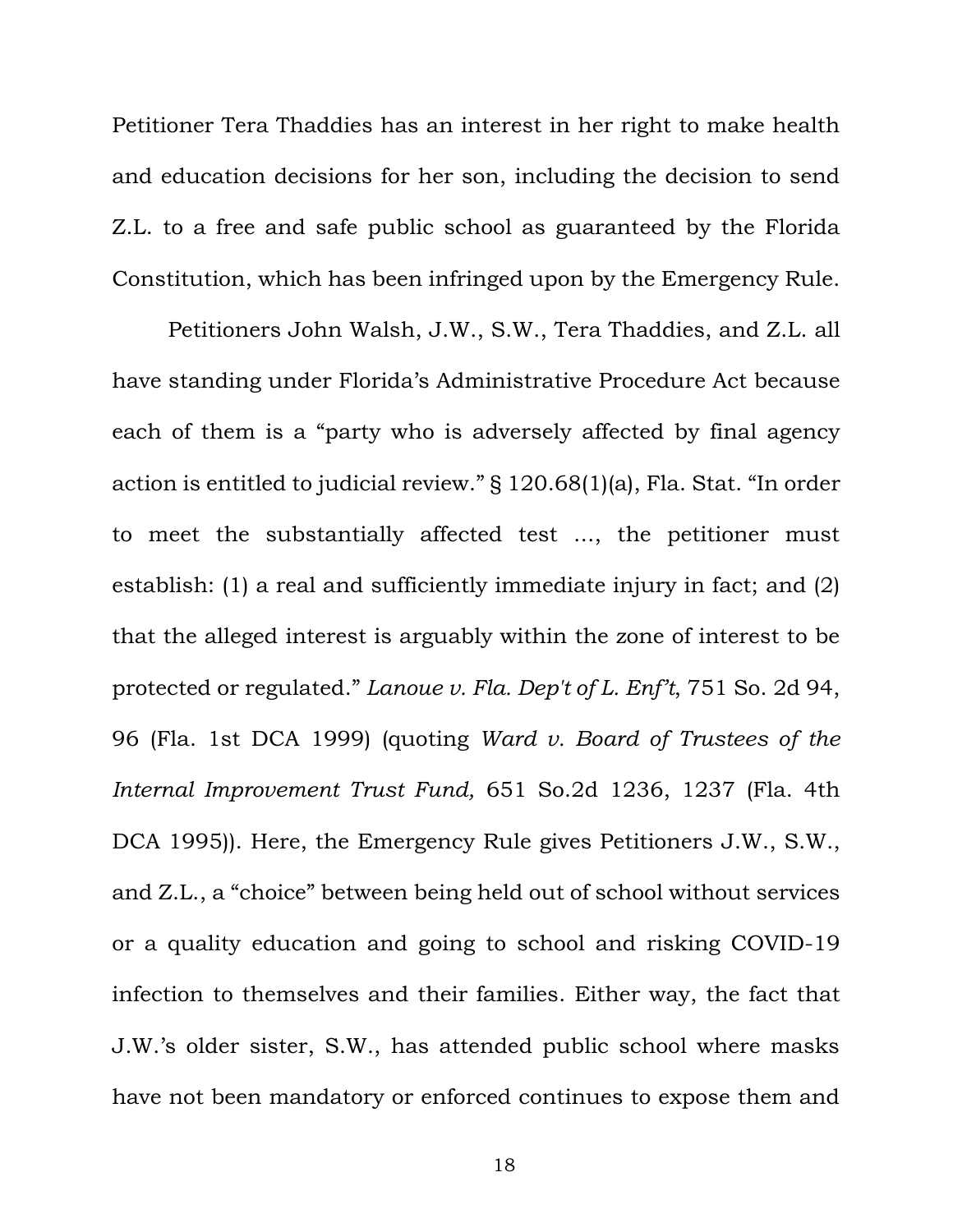their family to severe illness and death. Likewise, the fact that Z.L. has attended public school where masks have not been mandatory or enforced continues to expose his widowed mother and sole caregiver, Petitioner Tera Thaddies, to even more severe illness and death.

The fact that their District has temporarily chosen to defy the Emergency Rule is immaterial. Petitioners are still adversely affected because they are at serious risk of soon being forced to attend a partially unmasked school or be exposed to family members who do if the State is successful in its unrelenting efforts to compel districts to comply. Petitioners should not have to wait until they are once again at direct risk of death to challenge the rule that threatens to place them there again. And DOH should not be able to abuse its power to pass a Rule so unjust that it is widely defied and then use that defiance to escape challenges to the legality of that rule.

#### **ARGUMENT**

### **I. LEGAL STANDARD**

Under Florida's Administrative Procedure Act, an agency has power to issue an emergency rule only if it is "necessary" to address "immediate danger to the public health, safety, or welfare" as follows: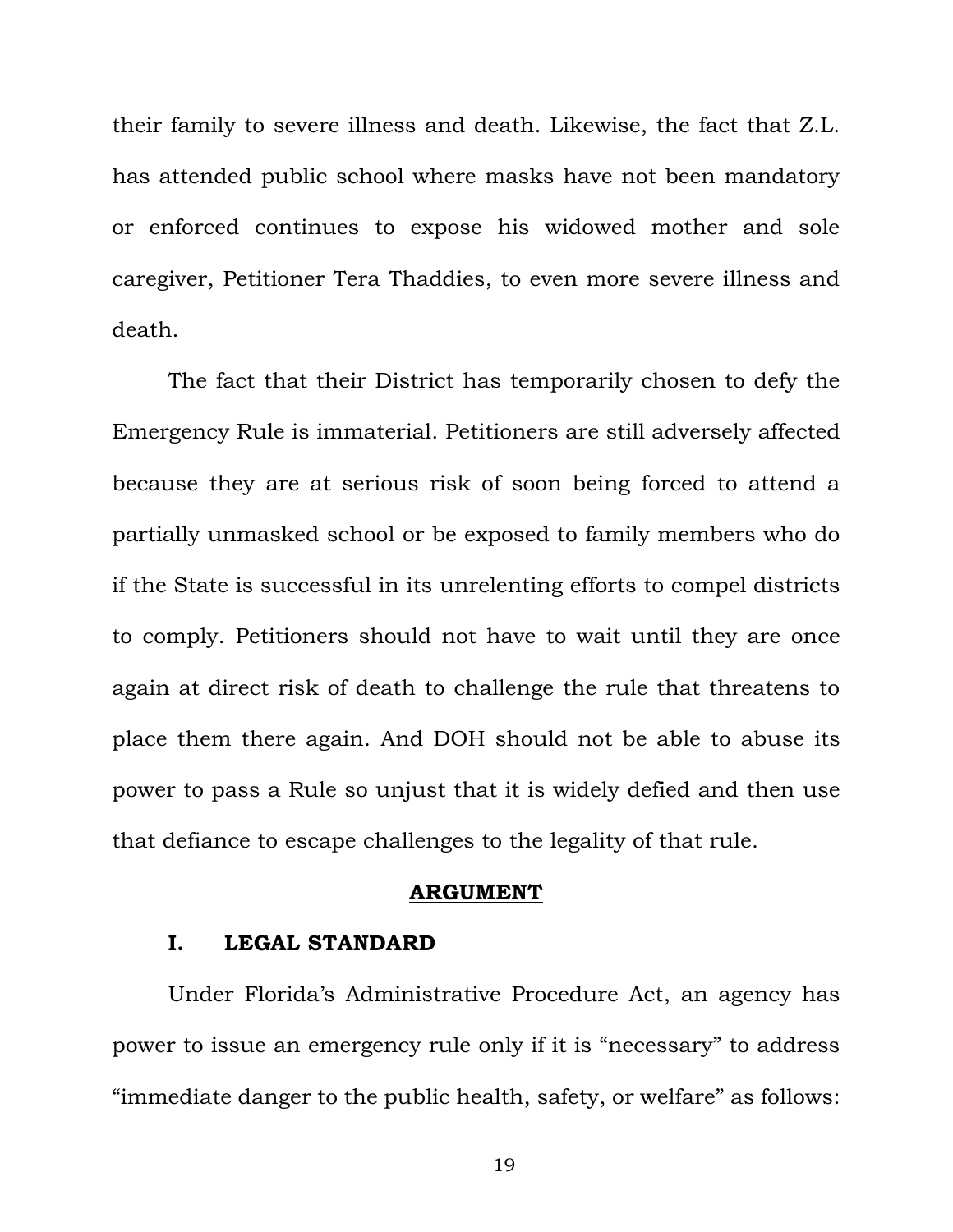If an agency finds that an immediate danger to the public health, safety, or welfare requires emergency action, the agency may adopt any rule necessitated by the immediate danger. The agency may adopt a rule by any procedure which is fair under the circumstances if:

1. The procedure provides at least the procedural protection given by other statutes, the State Constitution, or the United States Constitution.

2. The agency takes only that action necessary to protect the public interest under the emergency procedure.

3. The agency publishes in writing at the time of, or prior to, its action the specific facts and reasons for finding an immediate danger to the public health, safety, or welfare and its reasons for concluding that the procedure used is fair under the circumstances. …

### § 120.54(4)(a), Fla. Stat.

"In actions such as this, the courts do not generally concern themselves with the substantive validity of the emergency rule; rather, the concern is whether the agency followed the requirements of section 120.54(4)(a), Florida Statutes." *Hartman-Tyner, Inc. v. Div. of Pari-Mutuel Wagering, Dep't of Bus. & Pro. Regul.*, 923 So. 2d 559, 562 (Fla. 1st DCA 2006). "Because of the accelerated process, not only may emergency rules be appealed directly, without exhaustion of administrative remedies, but the courts, in the few instances in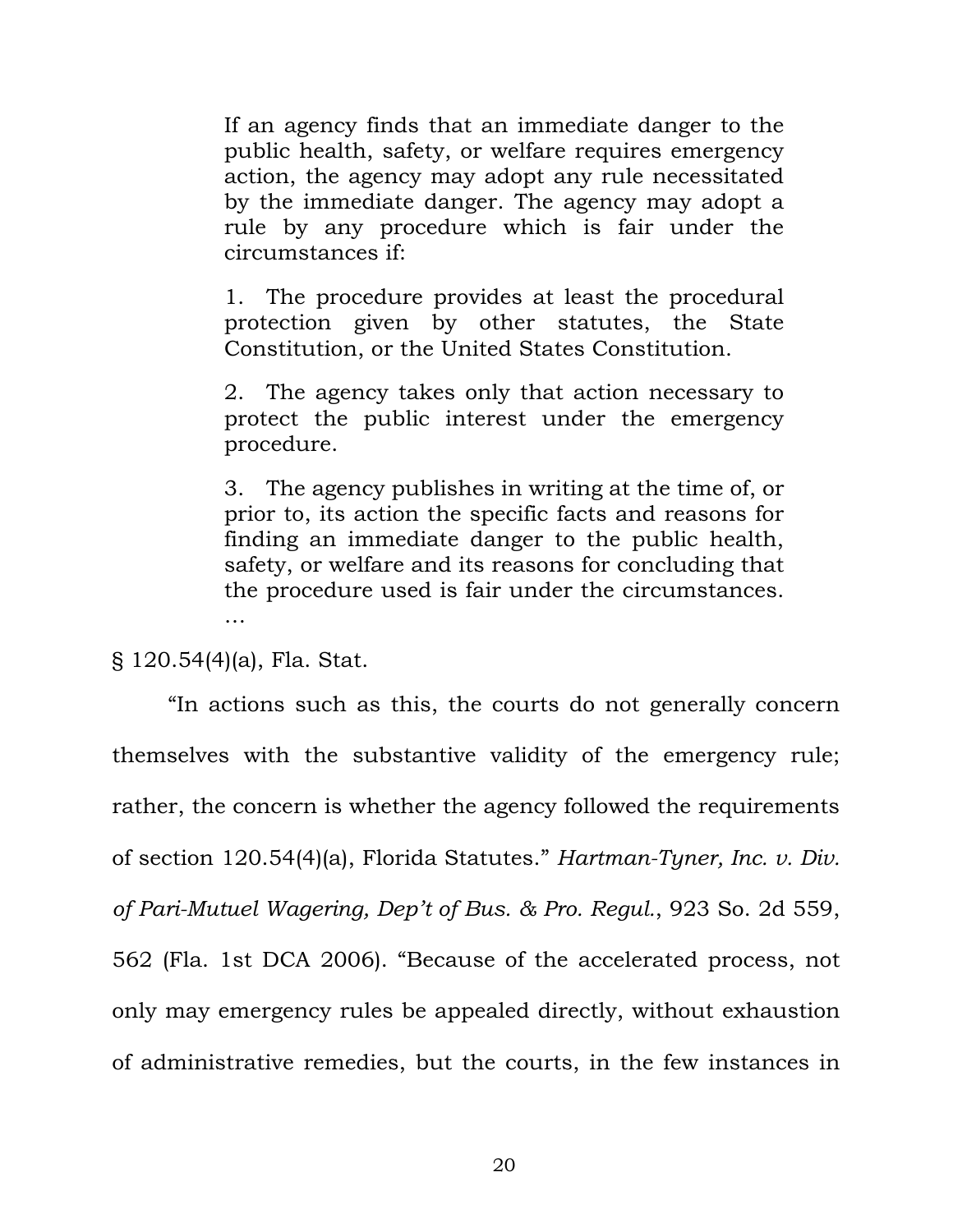which the issue has arisen, have not been hesitant in striking down emergency rules which were not adopted in strict compliance with" the statutory limitations on emergency rulemaking. *Krajenta v. Div. of Workers' Comp., Dep't of Lab. & Emp. Sec.*, 376 So. 2d 1200, 1202 (Fla. 2nd DCA 1979) (citations omitted).

### **II. DOH'S FINDINGS OF "DANGER, NECESSITY, AND PROCEDURAL FAIRNESS" CANNOT BE SUPPORT**

DOH's Emergency Rule exceeds its emergency powers under Section 120.54(4) for two reasons: public school mask mandates were not an "immediate" emergency; and, even if they were, the Emergency Rule was not a "necessary" response to a public danger. DOH does not assert in the Rule that the likelihood many districts would continue using mask mandates to mitigate the spread of COVID-19 was at all unexpected. Yet, it chose to act on the eve of the new school year at the direction of Governor Ron DeSantis's Executive Order 21-175. A.004. Florida's APA does not allow state agencies to delay acting until there is no time for notice and comment, and then use their own delay as justification for emergency rulemaking. Even had it been timely, the Emergency Rule is not "necessary" to its stated goals of protecting children because the four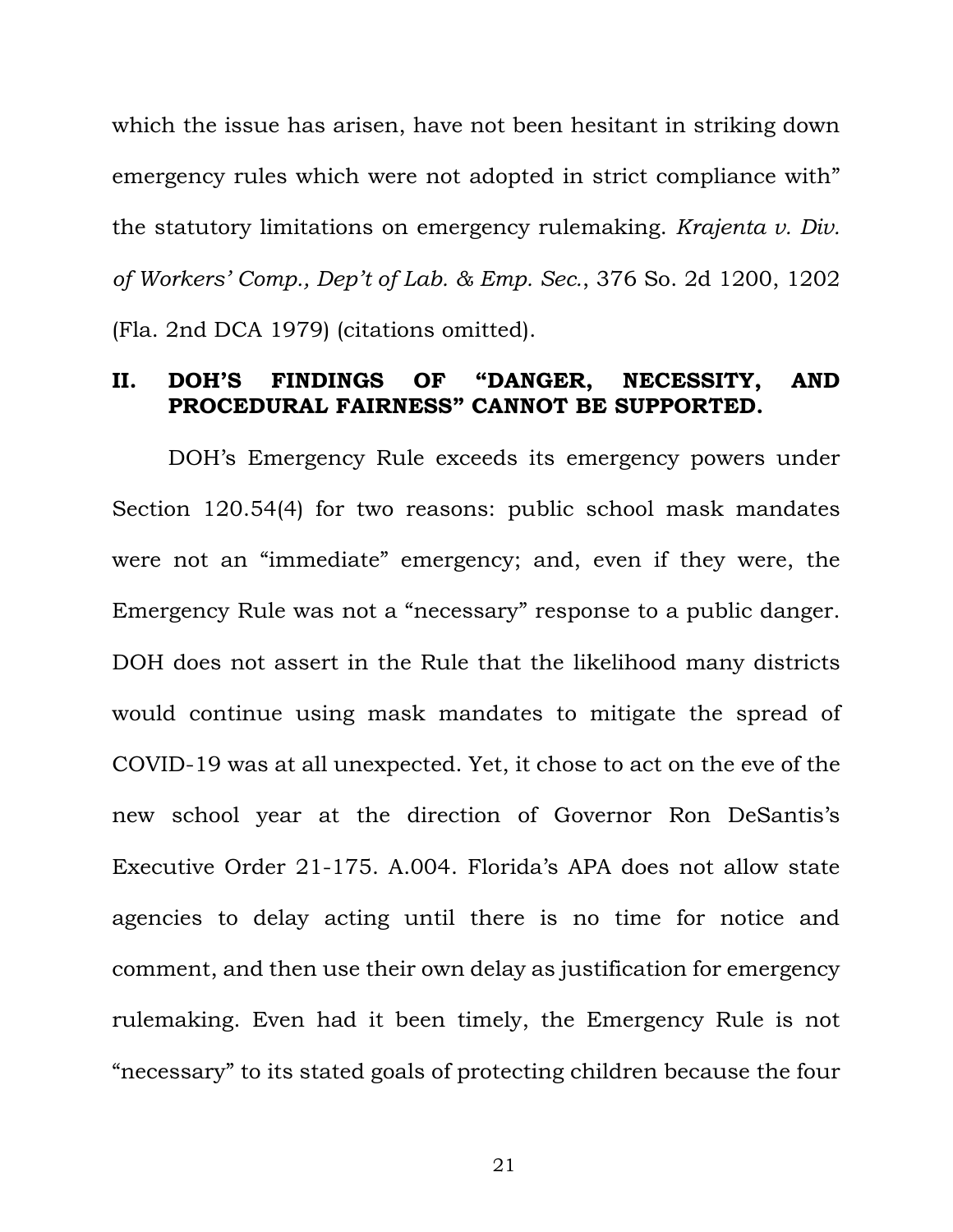corners of the rule, to which this Court is limited in its review, contains no evidence that the Emergency Rule's mask provisions will make children safer, encourage more children to come to school, or prevent any infringement of parents', guardians', or children's statutory or constitutional rights.

## **A. School Mask Mandates Were Not an "Emergency."**

"In order to utilize emergency rulemaking procedures, rather than employing standard rulemaking, an agency must express reasons at the time of promulgation of the rule for finding a genuine emergency. Those reasons must be factually explicit and persuasive." *Fla. Health Care Ass'n v. Agency for Health Care Admin.*, 734 So. 2d 1052, 1053 (Fla. 1st DCA 1998). The reasons the DOH provided here are anything but "factually explicit and persuasive." While the surge in COVID-19 cases due to the Delta variant may indeed have been surprising to some, the Emergency Rule makes clear that it is not intended to address or mitigate that rise in cases. Instead, the "emergency" the Emergency Rule describes is districts' *response* to that surge in cases. As the Emergency Rule puts it: "[b]ecause a recent increase in COVID-19 infections ... coincides with the imminent start of the school year, it is imperative that state health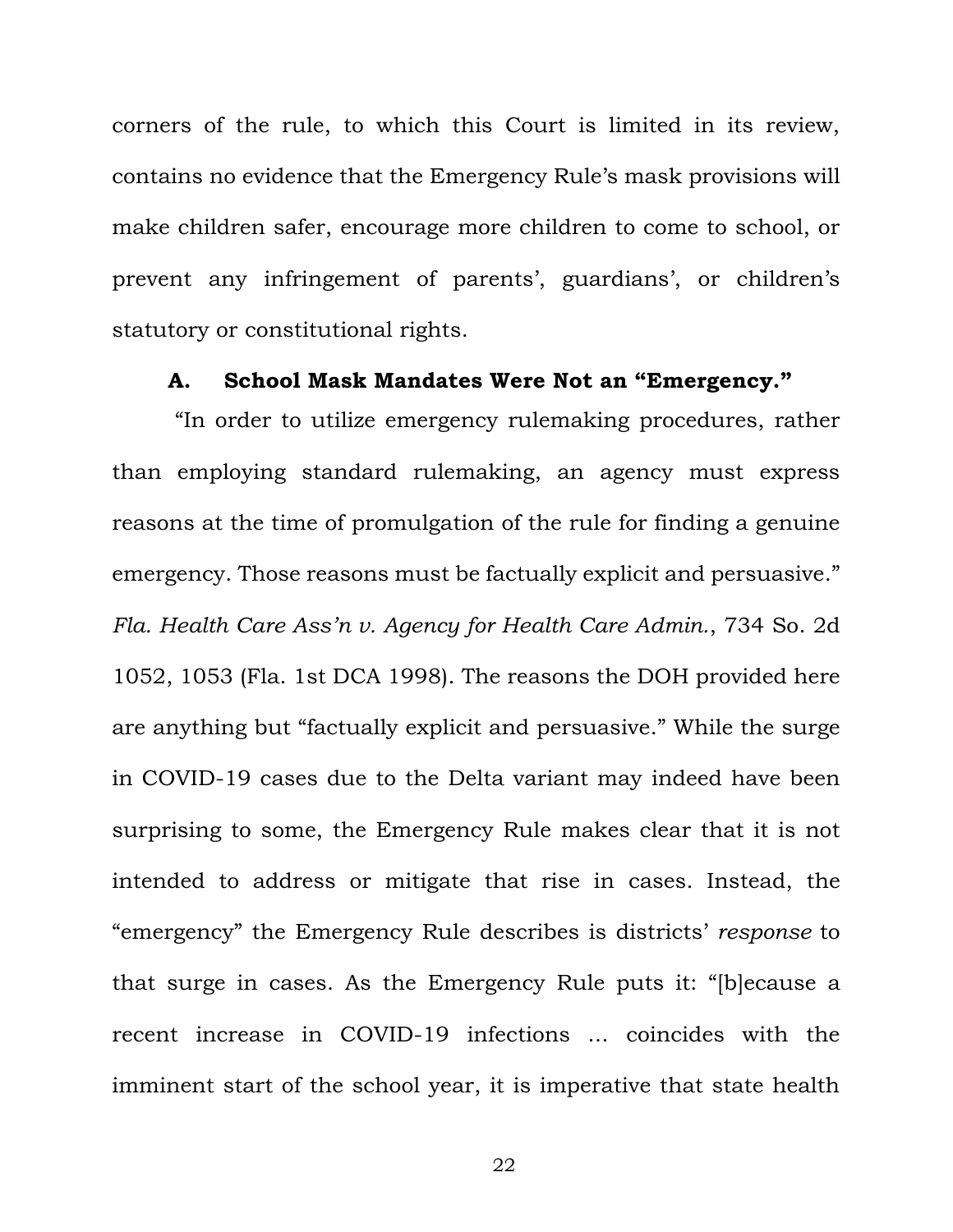and education authorities provide emergency guidance to school districts."

At no point in the Emergency Rule does the DOH even suggest that the fact that public schools would be requiring masks in the fall was unexpected or unknown to the DOH in sufficient time to issue this Emergency Rule through ordinary rulemaking. Indeed, the mask requirement in some districts was merely a continuation of a practice that existed *before* the surge in cases. In responding to this indisputable fact, the DOH may not now add to that statement of its reasons. *Fla. Ass'n of Homes & Servs. for Aging, Inc. v. Agency for Health Care Admin.*, 252 So. 3d 313, 316 (Fla. 1st DCA 2018) ("the record on appeal is limited to the four corners of the emergency rules themselves.").

Because the Emergency Rule does not suggest that either the date of school reopening or the fact that many schools would very likely continue to require masks were unknown to the DOH many months ago, those are not appropriate topics for emergency rulemaking. The law is clear that "[a]n agency's delay in proceeding to standard rulemaking does not justify the use of an emergency rule." *Fla. Health Care Ass'n*, 734 So. 2d at 1054; *see also Golden*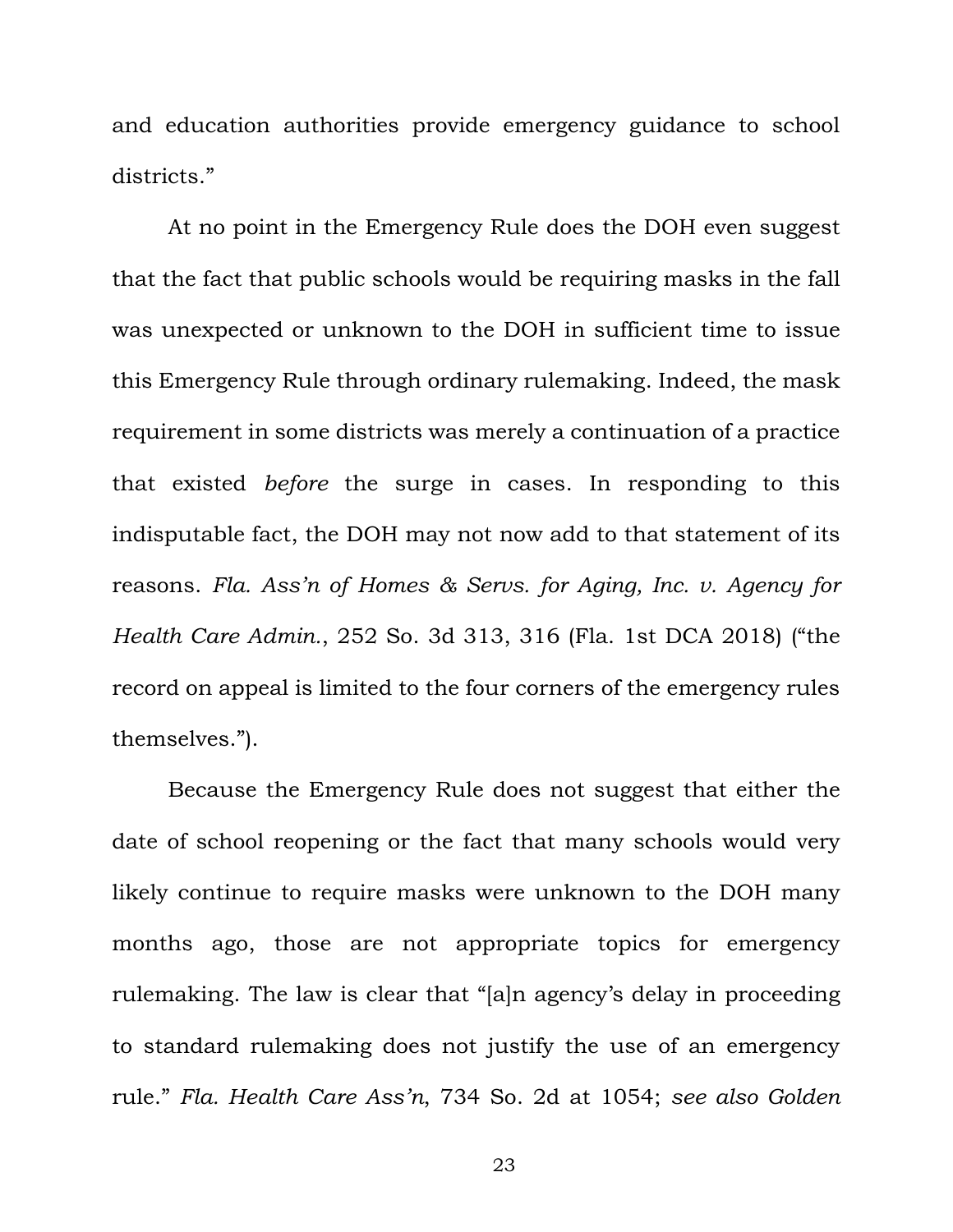*Rule Ins. Co. v. Dep't of Ins.*, 586 So. 2d 429, 431 (Fla. 1st DCA 1991) ("[T]his court has invalidated emergency rules based on reasons which, upon analysis, we found were rooted in avoidable administrative failure and/or inaction."); *Postal Colony Co., Inc. v. Askew*, 348 So.2d 338, 342 (Fla. 1st DCA 1977) ("[E]mergency created wholly by an agency's failure to take timely action cannot justify extraordinary suspensions or extensions of the statutory schedule.").

Even if the Court could consider other matters, the only other relevant document that could potentially be part of the record is Executive Order 21-175. *See* A.004. But that document may not be used to justify the Emergency Rule because Section 120.54(4) provides that "[t]he agency" that promulgates the rule, must "publish[] in writing at the time of, or prior to, its action the specific facts and reasons for finding" that the Emergency Rule meets the requirements of the statute. Information contained in an Executive Order by the Governor is plainly not "publish[ed]" by the Department of Health.

Moreover, even if Executive Order 21-175 were part of the record, which it is not, the only fact it contains relevant to whether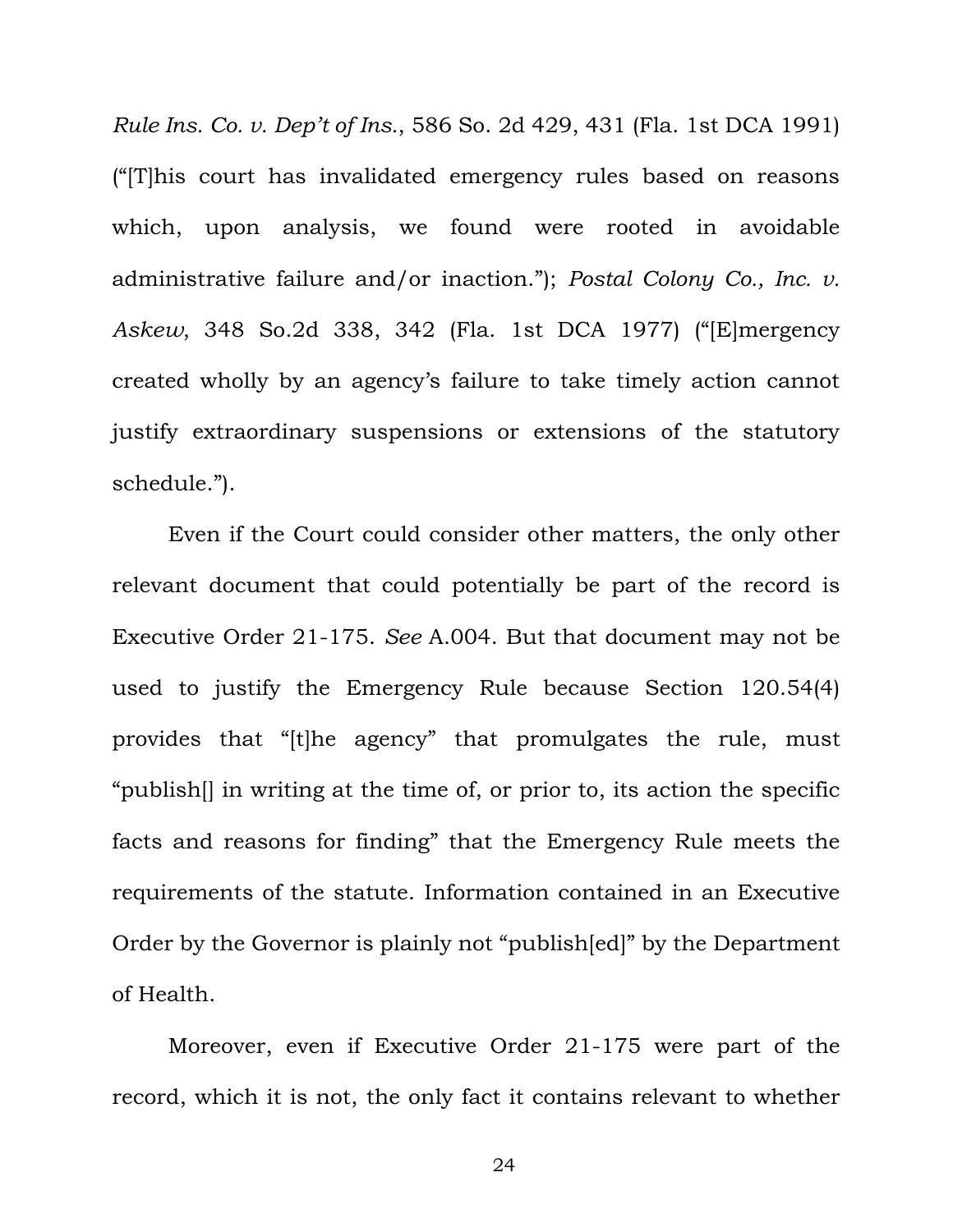mask mandates are an unexpected "emergency," other than the surge in Delta variant cases, is the Governor's own signature of a bill creating a "Parents' Bill of Rights" on June 29, 2021. HB 241 (2021).<sup>24</sup> That law, though, was passed and ordered enrolled on April 22, 2021. At that point, DOH knew that it would become law if Governor DeSantis signed it. If delays in signing a bill could justify issuing emergency rules implementing it, the executive would have an easy method of temporarily evading the APA on all new legislation.

Further, the Parents' Bill of Rights, which is cited in the Emergency Rule and Executive Order 21-175, makes no mention whatsoever of masks. This is despite the fact that mask mandates had been the practice in some school districts prior to passage of the legislation. If state legislators had wanted masks encompassed in the law, they could (and presumably would) have expressly written such a provision into the law. They chose not to do so.

Furthermore, the Parents' Bill of Rights does not even purport to allow a parent to make decisions about whether someone else's

<sup>24</sup> Fla. Senate, "HB 241," (2021), https://www.flsenate.gov/Session/Bill/2021/241.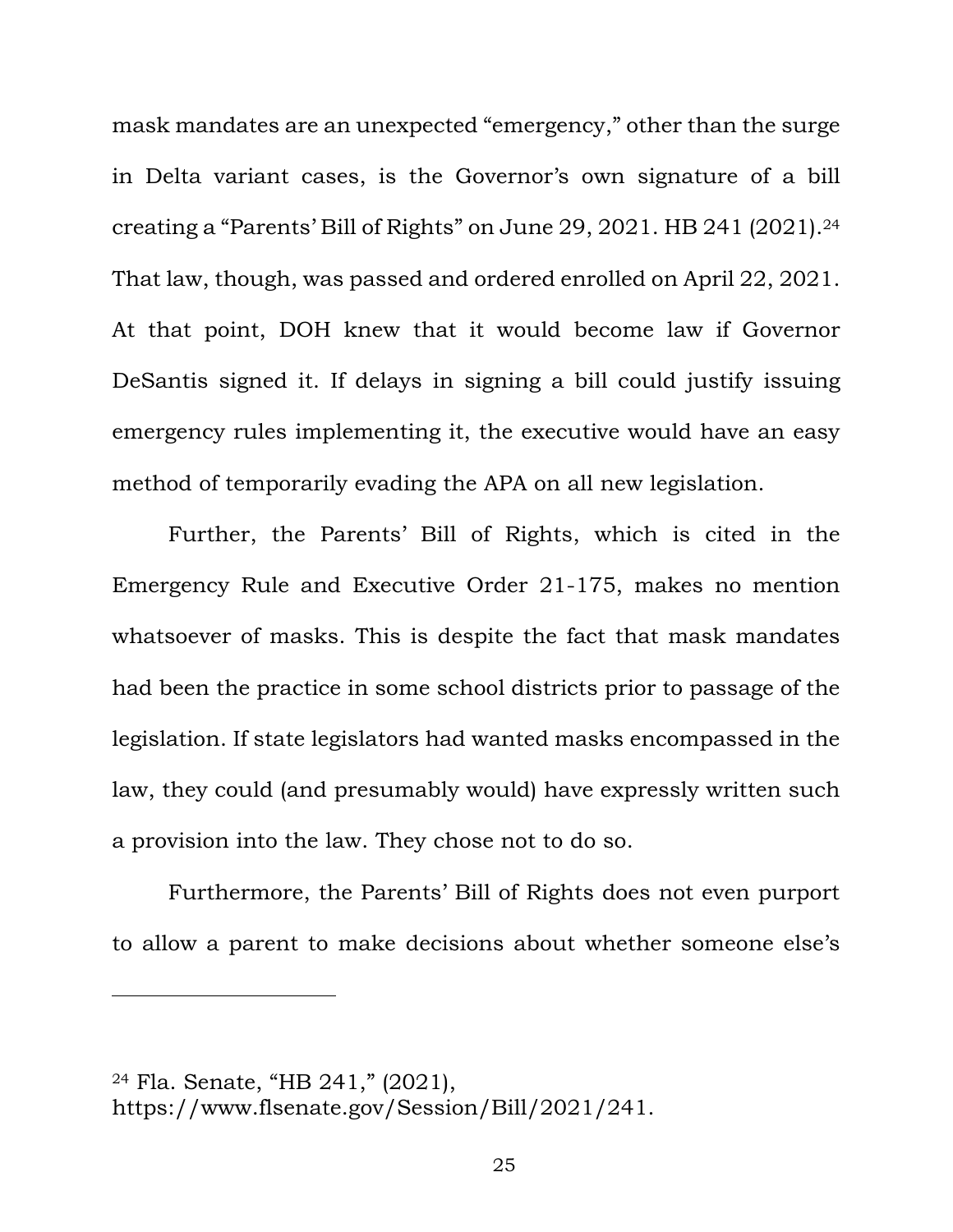child should be exposed to a deadly virus. Instead, the statute provides that parents may make "health care decisions" for their own children, Section 1014.04(1)(e), Fla. Stat. Any assertion that wearing a mask is primarily a decision regarding the latter is baseless. Indeed. a court in this District recently rejected almost exactly this argument:

Appellants' argument that the individuals required to wear facial coverings are being subjected to forced "medical treatment" distorts the nature of the County's mask ordinance. ... [R]equiring facial coverings to be worn in public is not primarily directed at treating a medical condition of the person wearing the mask/shield. Instead, requiring individuals to cover their nose and mouth while out in public is intended to prevent the transmission from the wearer of the facial covering to others (with a secondary benefit being protection of the mask wearer). Requiring facial coverings in public settings is akin to the State's prohibiting individuals from smoking in enclosed indoor workplaces.

*Machovec v. Palm Beach Cty.,* 310 So. 3d 941, 946 (Fla. 4th DCA 2021), *review denied*, No. SC21-254, 2021 WL 2774748 (Fla. July 2, 2021). The term "health care" while undefined in the bill, means "the services provided, usu[ally] by medical professionals, to maintain and restore health." Black's Law Dictionary (11th ed. 2019). If the fact that masks have a protective effect on children's health were enough to make wearing one a "health care decision" which parents could refuse, then the same would be true for municipal rules requiring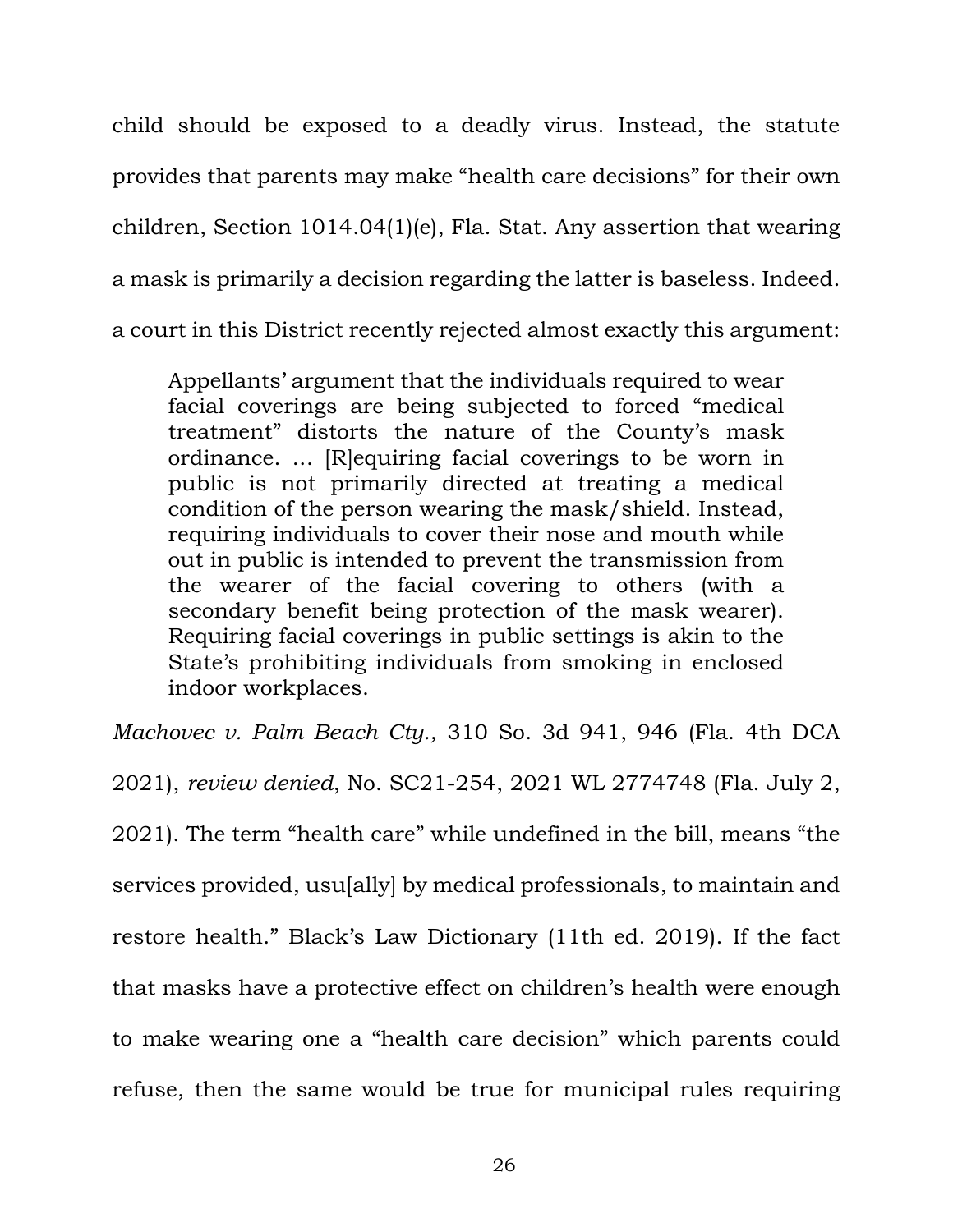children to wear helmets when riding bicycles, and school rules requiring students to use eye-protection when performing experiments in chemistry class, banning vaping, imposing school dress code requirements in the interest of student safety, or requiring students to wash their hands after using the bathroom.<sup>25</sup>

# **B. The Emergency Rule is Not Necessary to Prevent an "Immediate Danger to the Public Health, Safety, or Welfare."**

Even if public schools' requirement that students wear masks had been a response to some truly unexpected situation, the Emergency Rule would still fail because it is not "necessary" to address "immediate danger to the public health, safety, or welfare." § 120.54(4), Fla. Stat. On its face, it makes the public less safe by limiting the ability of schools to protect their students and staff from COVID-19. The Emergency Rule states that its purpose is "to encourage a safe and effective in-person learning environment for

<sup>25</sup> Unlike Federal courts, those in Florida may not give deference to an agency's interpretation of a statute. Art. V., § 21, Fla. Const. ("In interpreting a state statute or rule, a state court or an officer hearing an administrative action pursuant to general law may not defer to an administrative agency's interpretation of such statute or rule, and must instead interpret such statute or rule de novo.").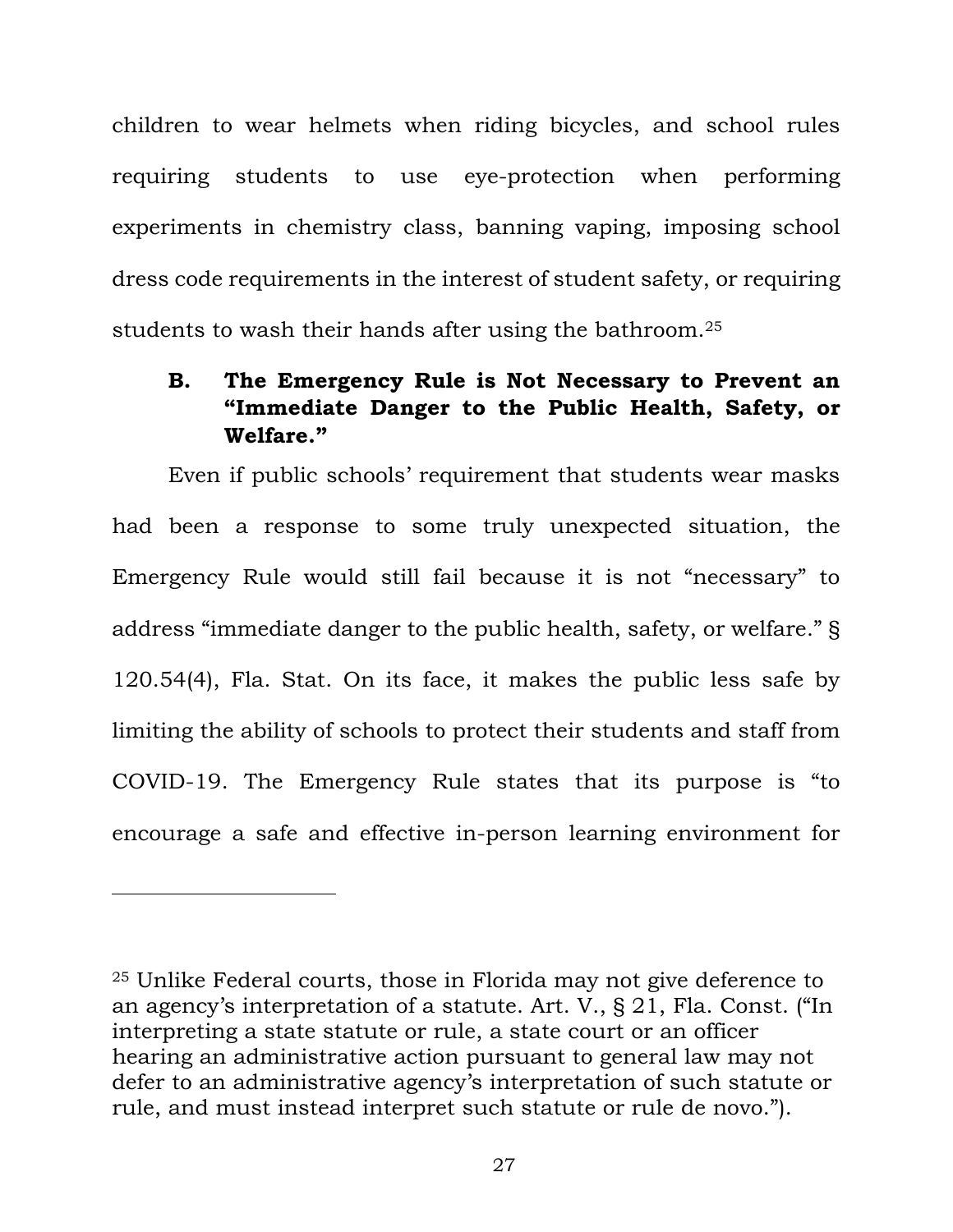Florida's schoolchildren during the upcoming school year; to prevent the unnecessary removal of students from school; and to safeguard the rights of parents and their children." However, none of these justifications are coherent or consistent with barring Districts from requiring masks.

First, the Emergency Rule says nothing, other than one stray reference to children with disabilities, about *how* limiting mask mandates is meant to "encourage a safe and effective in-person learning environment." Allowing persons to more easily infect others cannot possibly make an environment safe. Nor can the significant increase in the number of students being required to quarantine and miss weeks of school encourage an effective in-person learning environment.

The Executive Order (if it could be considered) asserts vaguely that masks "*may* lead to negative health and societal ramifications" (surely almost any action *may* do so) and that "forcing children to wear masks *could* inhibit breathing, lead to the collection of dangerous impurities including bacteria, parasites, fungi and other contaminants, and adversely affect communication in the classroom and student performance." A.004 (*emphasis added*). But it does not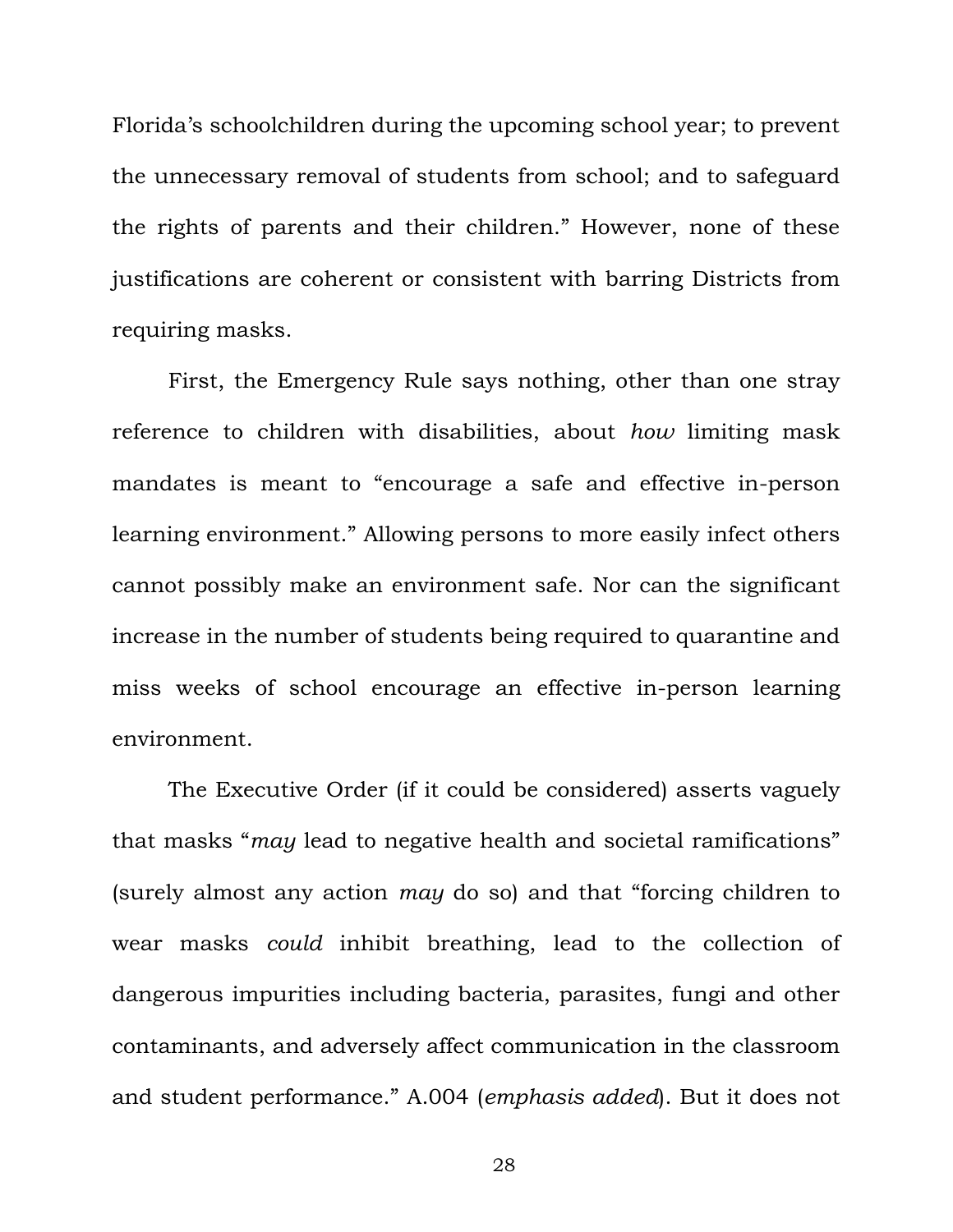assert that either of these supposed risks is certain or even probable. More importantly, the fact that the DOH—the state agency with actual expertise in medical matters—chose not to repeat these assertions, while repeating others—and hence we do not know if it agrees with them—shows the wisdom of the APA in compelling *the agency* to state with particularity the reasons behind an emergency rule. Nor did the DOH or the Governor produce any data from the last school year, during which hundreds of thousands of students in Florida and millions across the country attended school wearing masks, to support such specious assertions.

The Emergency Rule also references a desire to "protect children with disabilities or health conditions who would be harmed by certain protocols, such as face masking requirements." A.010. But the Emergency Rule's requirement that *all* parents, not merely the ones whose children have such disabilities, be allowed to opt-out of wearing a mask is not "necessary" to achieve this goal. Moreover, a child *with* disabilities or health conditions who would be harmed by certain protocols (and who under every current mask mandate could obtain a medical waiver to the mask requirement) would be less protected and put at greater risk of harm by the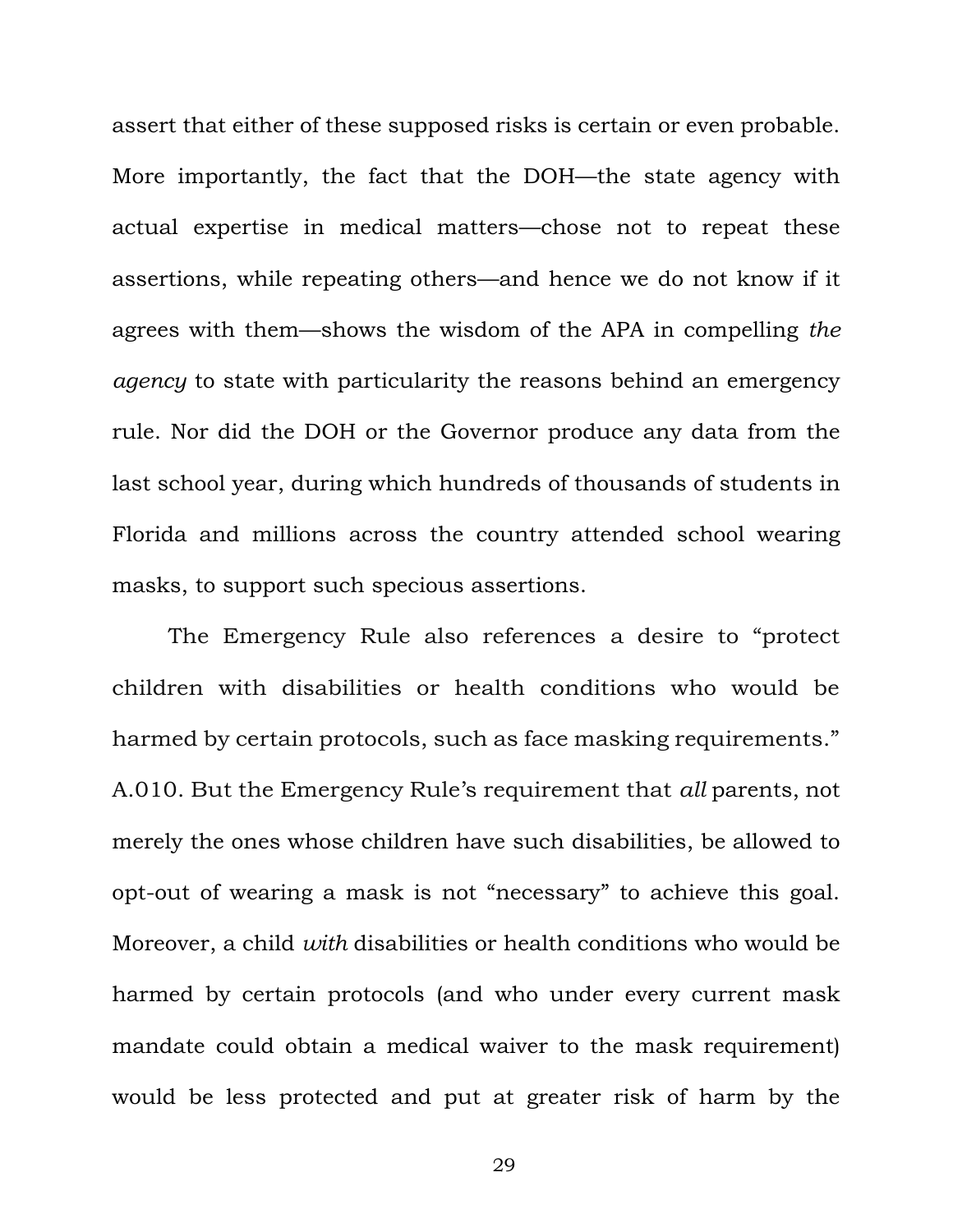Emergency Rule because thousands of opt-out children *without* such disabilities or health conditions are permitted to more easily infect others.

Second, the Emergency Rule's reference to "[p]revent[ing] the unnecessary removal of students from school" appears to relate not to its provisions regarding masks, but to a separate section about the duration of quarantines for students exposed to COVID-19, which is not at issue in this petition. To the extent it can be construed otherwise, the Emergency Rule contains no evidence, and indeed does not claim, that mask mandates will prevent any students from attending school, nor does Governor DeSantis's Executive Order. To the contrary, for medically vulnerable students like Petitioners, the prohibition against and absence of mask mandates indeed does prevent students from attending schools. In contrast, any removal from school of children who have no disabilities or health conditions is wholly discretionary, *i.e*., *not* necessary.

Third, the rule's references to "safeguard[ing] the rights of parents and their children" (A.010) is an apparent reference to a desire to both ensure that COVID-19 control measures "do not violate Floridians' constitutional freedoms" and to comply with the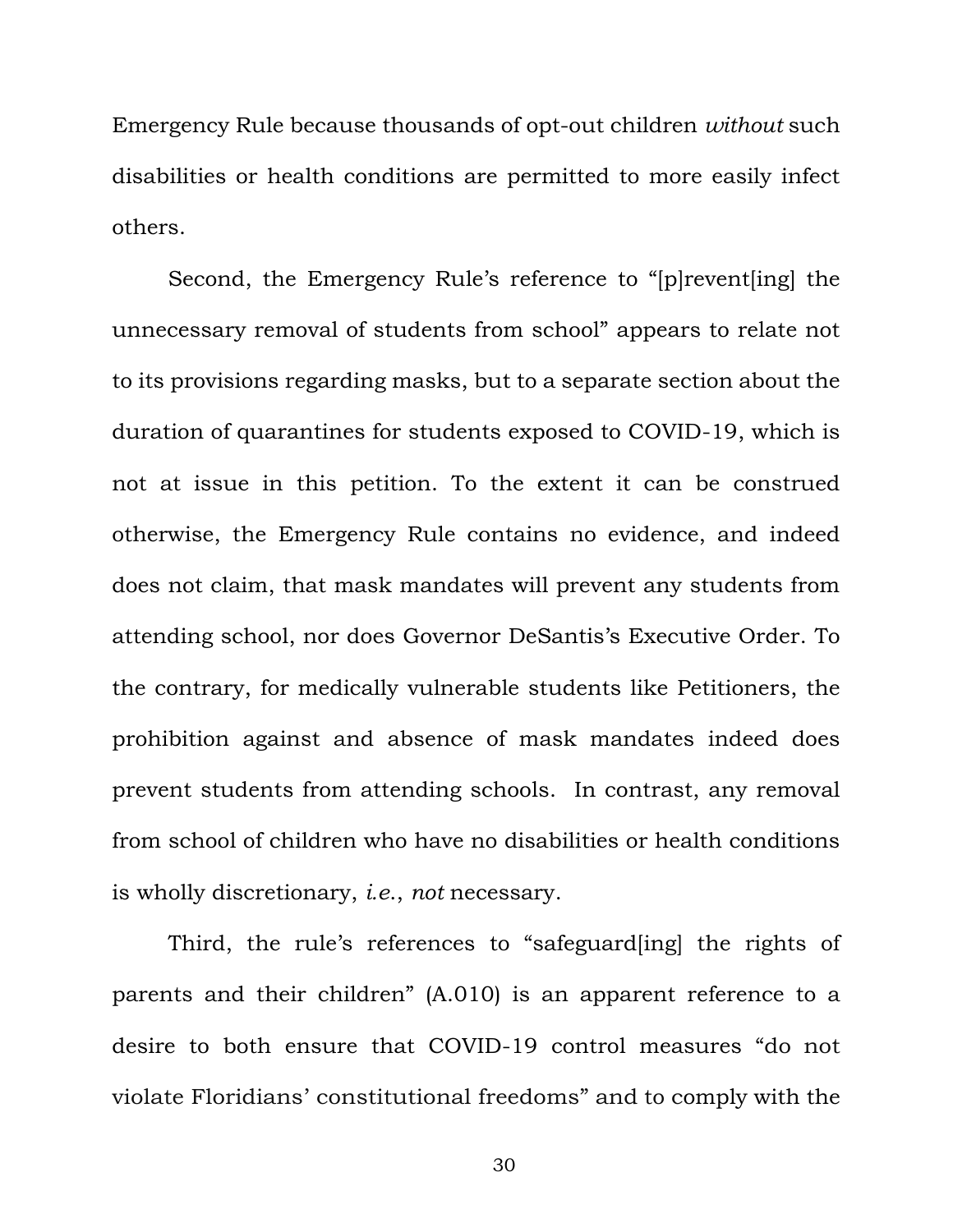Parents' Bill of Rights. Courts across the country have upheld the constitutionality of mask mandates. *See Mahovec,* 310 So. 3d at 948 (holding that mask mandates do not violate the Florida Constitution); *W.S. by Sonderman v. Ragsdale*, No. 1:21-CV-01560- TWT, 2021 WL 2024687, 2021 U.S. Dist. LEXIS 98185, 5 (N.D. Ga. May 12, 2021) (rejecting equal protection challenge to school mask mandate on rational basis review); *Whitfield v. Cuyahoga County Public Library Foundation*, 2021 WL 1964360, at \*2 (N.D. Ohio May 17, 2021) ("[F]ederal, state and local governments may govern what must worn in public spaces, particularly when the health and safety of the general public are at issue."); *Wall v. Centers for Disease Control & Prevention*, No. 6:21-CV-975-PGB-DCI, 2021 WL 3008566, at \*2 (M.D. Fla. June 15, 2021) (mask mandate did not implicate constitutional right to travel); *Oakes v. Collier Cnty*., No. 2:20-cv-568- FTM, 2021 WL 268387, 2021 U.S. Dist. LEXIS 15174, 4 (M.D. Fla.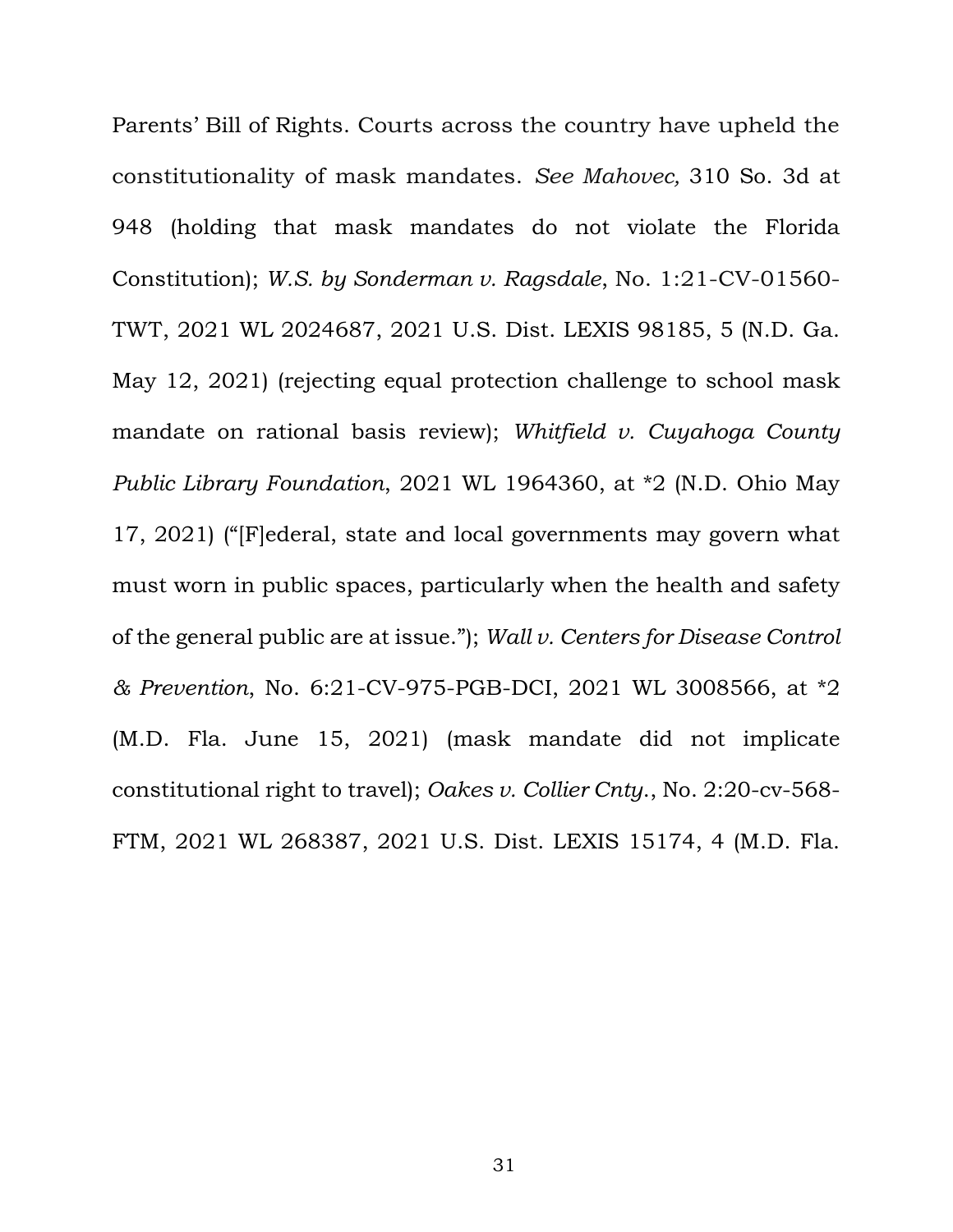Jan. 27, 2021) (mask mandate for stores did not violate equal protection clause or First Amendment). 26

Mask mandates also do not implicate the Parent's Bill of Rights because that statute does not address masks at all, as discussed above. Even if it did and even assuming *arguendo* that wearing a mask was a healthcare decision for one's own child, which it is not, the Parents' Bill of Rights allows local governments to abridge the rights of parents to make healthcare decisions for their children after "demonstrating that such action is reasonable and necessary to achieve a compelling state interest and that such action is narrowly tailored and is not otherwise served by a less restrictive means." § 1014.03, Fla. Stat. The Emergency Rule does not assert that masks are not such a narrowly tailored means

<sup>26</sup> *See also Denis v. Ige*, No. CV 21-00011 SOM-RT, 2021 WL 1911884 (D. Haw. May 12, 2021); *Forbes v. City of San Diego*, No. 20-cv-00998-BAS-JLB, 2021 WL 843175 2021 U.S. Dist. LEXIS 41687, 11 (S.D. Cal. Mar. 4, 2021); *Stewart v. Justice*, No. 3:20- 0611, 2021 WL 472937, 2021 U.S. Dist. LEXIS 24664, 20 (S.D. W. Va. Feb. 9, 2021); *Shelton v. City of Springfield*, 497 F. Supp.3d 408, 414 (W.D. Miss. 2020); *United States v. Berglund*, 20-cr-00200, 2021 WL 1589548, 2021 U.S. Dist. LEXIS 78476, 2 (D. Minn. Apr. 23, 2021).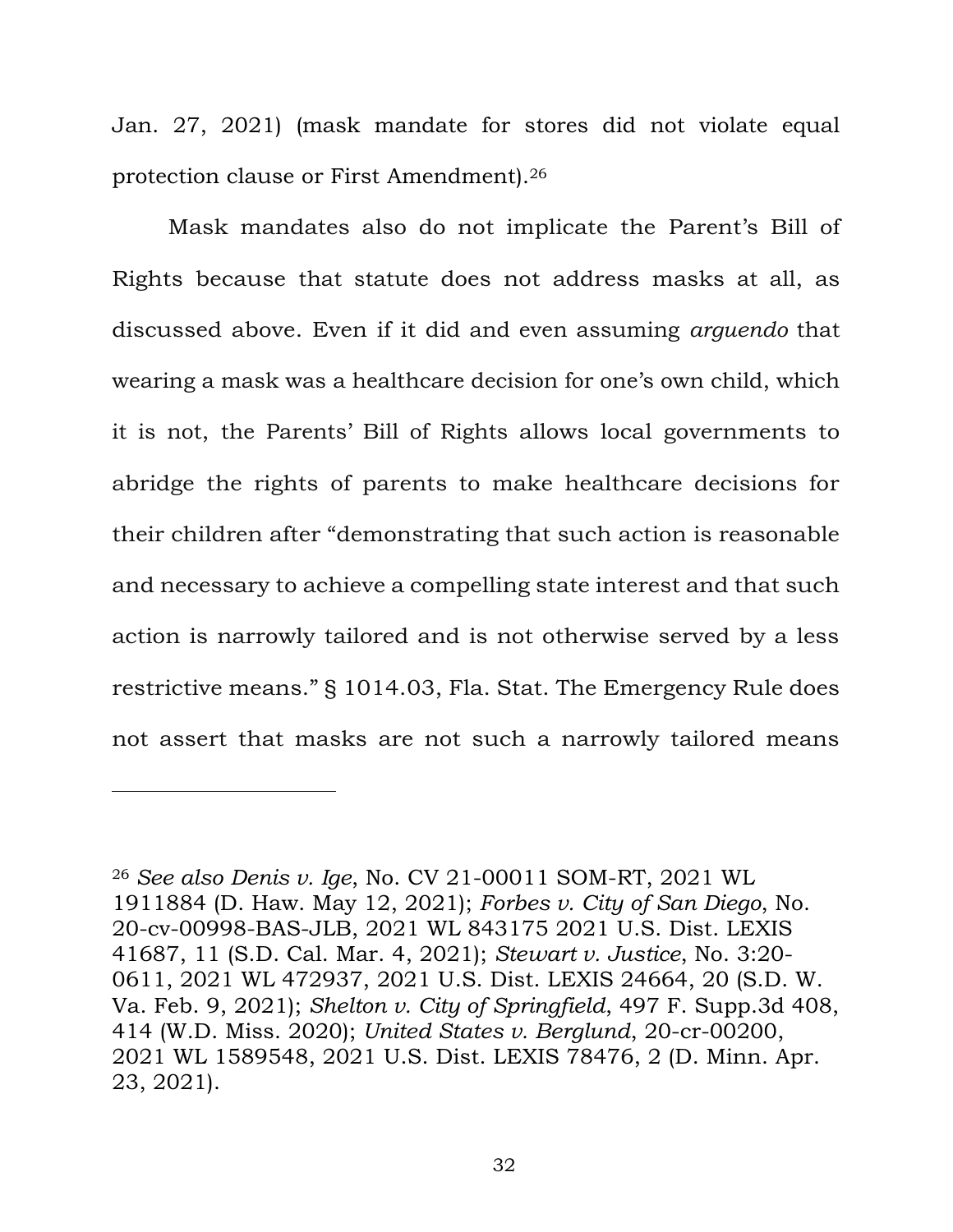and, even if it did, nothing in the Parents' Bill of Rights gives DOH any role in a local government's judgment on that score.

### **CONCLUSION**

For the foregoing reasons, Petitioners respectfully request: an order quashing the sections (1)(d) and (6)(a)-(d) of DOH Emergency Rule 64DER21-12, which prohibit public schools from implementing meaningful mask mandates; Petitioners' costs and reasonable attorneys' fees pursuant to § 120.595, Fla. Stat.; and, all other relief as this Court deems just and proper.

### **CERTIFICATE OF COMPLIANCE (Fla. R. App. P. 9.045(e))**

WE HEREBY CERTIFY that this brief complies with the font requirements of Florida Rule of Appellate [Procedure](https://1.next.westlaw.com/Link/Document/FullText?findType=L&pubNum=1005181&cite=FLSTRAPR9.045&originatingDoc=I7326052baa9911d9abd0b7e0b0b63439&refType=LQ&originationContext=document&transitionType=DocumentItem&ppcid=31c32607ef82409ba416922b1f72ea6a&contextData=(sc.Category)) 9.045(b) and the word limitation requirements of Florida Rule of Appellate [Procedure](https://1.next.westlaw.com/Link/Document/FullText?findType=L&pubNum=1005181&cite=FLSTRAPR9.210&originatingDoc=I7326052baa9911d9abd0b7e0b0b63439&refType=LQ&originationContext=document&transitionType=DocumentItem&ppcid=31c32607ef82409ba416922b1f72ea6a&contextData=(sc.Category)) [9.210\(a\)\(2\)\(B\).](https://1.next.westlaw.com/Link/Document/FullText?findType=L&pubNum=1005181&cite=FLSTRAPR9.210&originatingDoc=I7326052baa9911d9abd0b7e0b0b63439&refType=LQ&originationContext=document&transitionType=DocumentItem&ppcid=31c32607ef82409ba416922b1f72ea6a&contextData=(sc.Category)) This brief contains 6,361 words.

### **ADMINISTRATIVE ORDER NO. 2008-2 EMERGENCY CERTIFICATION**

Undersigned counsel hereby certify the existence of an emergency and further detail the nature of same in the concurrently filed Request for Emergency Treatment under Administrative Order No. 2014-1 (Amended Effective June 12, 2018).